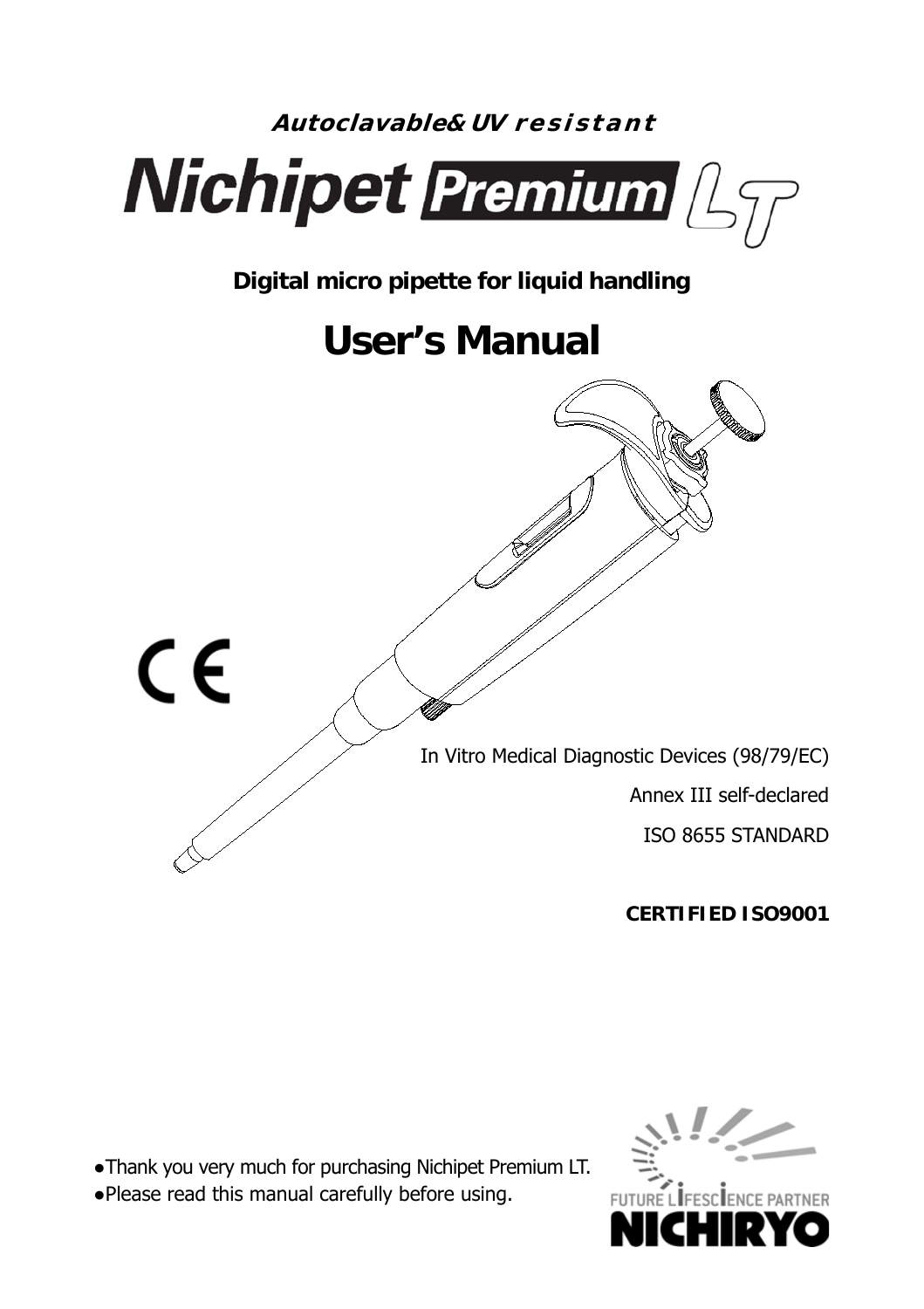# **Autoclavable& UV r e s i s t a n t Nichipet Premium** Asy

# **Digital micro pipette for liquid handling**

#### **Features**

- Nichipet Premium LT is fully autoclavable at the condition of 121°C for 20 minutes.
- Nichipet Premium LT is made of UV resistant material which can be used in clean bench. (If UV is applied toNichipet Premium LT for a considerably long time, it may become discolored but nothing affects its performance.)
- New round shape improves friendly handling capability, and mitigates operator's fatigue from long time use.
- Sample volume can easily be set by simply rotating the push button.
- Setting of sample volume can easily be locked with one touch (one-touch lock mechanism).
- A wide range of sampling volume can be covered by six models from 0.1uL to 1000uL.
- Patented body construction avoids permeating hand temperature through the body that prevents inaccuracy of volume measurement.
- Since PTFE (Fluoroplastic) is used in an airtight chamber, this combinationkeeps airtight and precise reproducibility for long hours.
- A thin nozzle corn can be easily inserted and reached to a bottom of many tubes for dispensing/aspiration. (110mm in depth, 2uL – 1000uL)
- Tip can be removed without touching by using the tip ejector.
- The Easy-Calibration function provides smooth and easy adjustment with an attached adjustment tool.

#### **Standard accessories**

- Three tips
- Grease
- An adjustment tool
- User's Manual
- Warranty card

When unpacking package, check to make sure that the above-mentioned items are included.

#### **Precautions on safety**

- For using your Nichipet Premium LT properly and safely, carefully read "Precautions on safety" in this paragraph and "CAUTION" on the next page before starting work with it.
- Contents of "CAUTION" are matters that require user's attention, not only for using Nichipet Premium LT properly but for preventing user from accidents and physical damage.
- After reading this manual, please keep it in a convenient place for referring to at any time.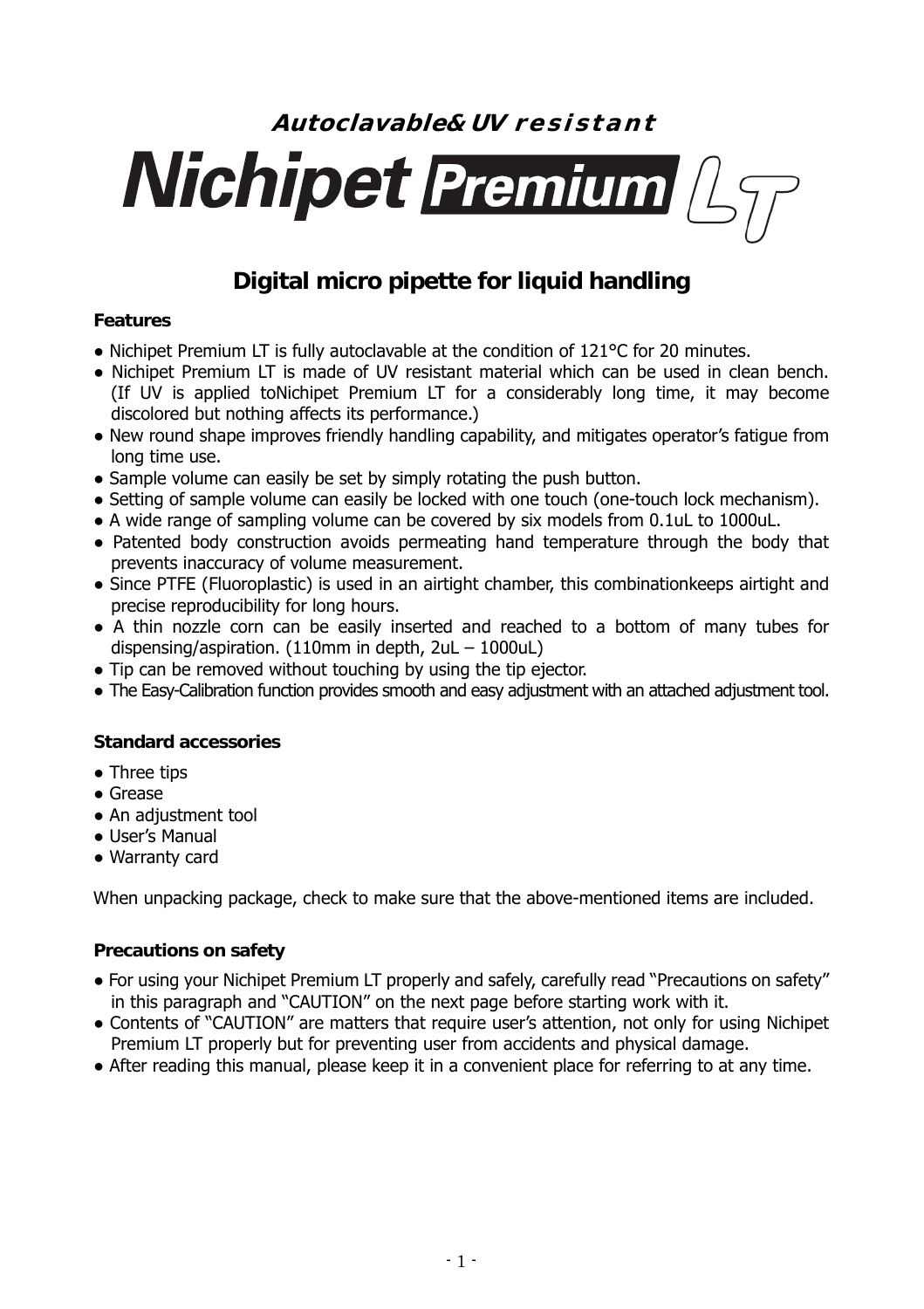**Please read following prior to use for your safety and correct usage.**

# **CAUTION**

### **Be sure to observe the following instructions for using Nichipet Premium LT properly and safely.**

If user misuses "Nichipet Premium LT", or disregards the following instructions, it may result in injury to the user or/and other persons or physical damage to pipette or/and other equipment.

- 1. Do not use pipette for any purpose except pipetting/dispensing liquid.
- 2. Do not modify pipette, because modification may cause an accident.
- 3. Do not use pipette for pipetting any liquid to be injected into human body.
- 4. Do not expel dispensed liquid towards anybody.
- 5. Do not eject tip towards anybody.
- 6. Do not eject tip with liquid inside.
- 7. Carefully handle pipette and tip because tip is sharply pointed.
- 8. If pipette is contaminated with liquid harmful to human, immediately take appropriate disposal to clean it safely before continuing to work.
- 9. Do not use pipette for stirring liquid and so on, otherwise not only tip may be loose and fall off but the pipette may be soiled with scattered liquid.
- 10. Do not touch filters which may be contaminated by harmful substances.
- 11. Do not touch pipette directly right after drying, because it will have got very hot during drying. Touching hot pipette directly may cause injury.
- 12. Components of water used for autoclave may cause pipette malfunction or performance.
- 13. Ifpipette can not be fixed after examining and conducting in accordance with designated procedure, immediately stop using the pipette and ask us or our agent to repair it.
- 14. For organic solvents, Nichipet EXⅡ Plus (NPLOⅡ) will be recommended to use.
- 15. Although this pipette has good chemical-resistance in general, it may be damaged by some kinds of chemicals.Please contact to our company when using strong chemicals.
- 16. Pipette can be used between  $+4^{\circ}$ C and  $+40^{\circ}$ C, but the specifications may vary.
- 17. Depending on frequency of use, pipette should be cleaned in a soap solution and airtight chamber should be maintained according to this manual.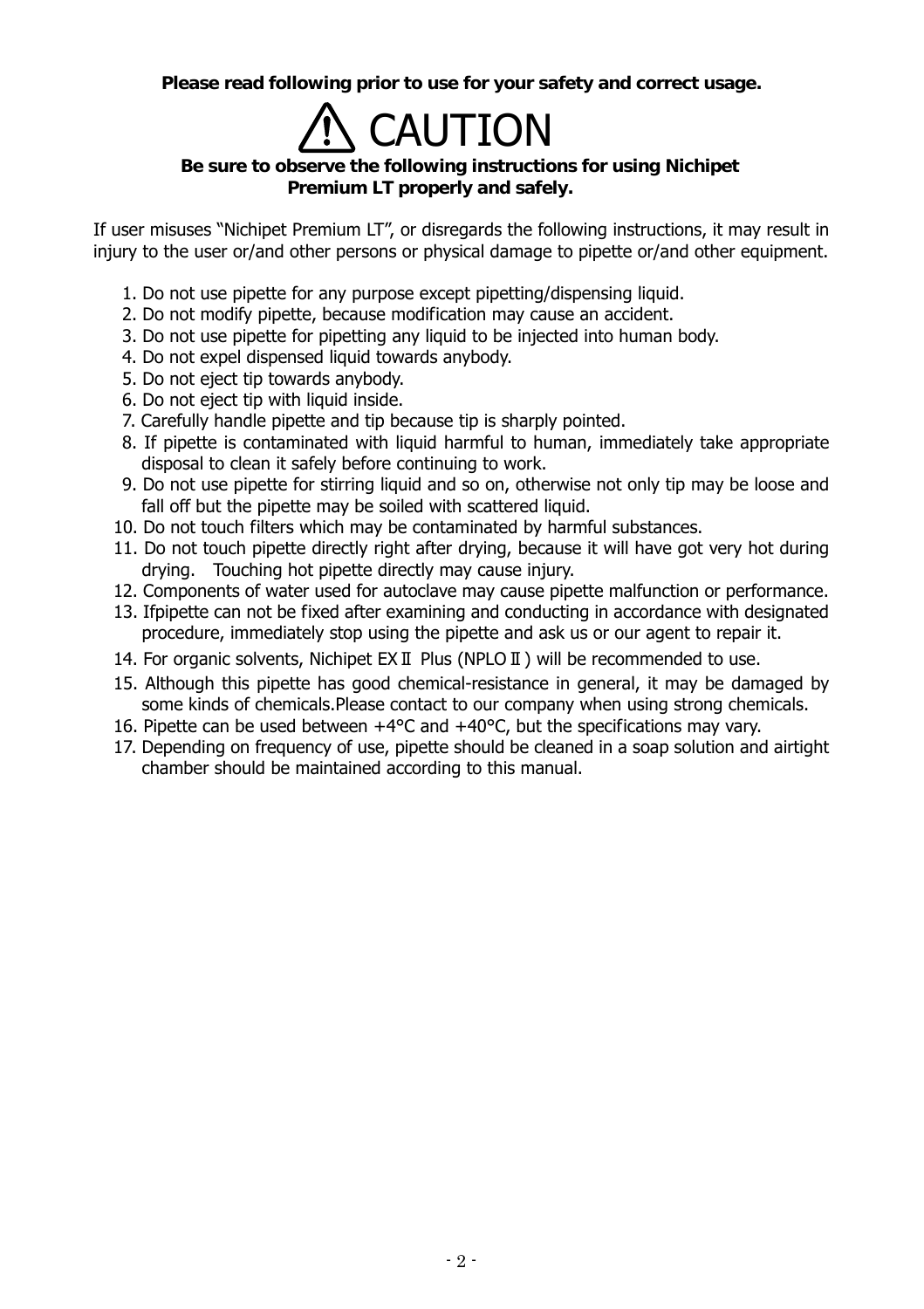

#### **Users are required to strictly observe the followings in order for the pipette to keep its excellent precision, reproducibility and original performance for a long time.**

- 1. Do not expose pipette directly to the sun when working with it or for 2 hours before starting work, otherwise the pipette may lose accuracy. Avoid working with pipettes in a humid and hot place.
- 2. Just before starting work with pipette, avoid touching tip and nozzle cylinder as far as conditions are allowed. If nozzle cylinder is warmed by your hand, accuracy may vary.
- 3. For pipetting, follow the forward method (the way explained in this manual). If it is performed in a different way, it may result in inaccurate pipetting.
- 4. Operate push button very gently. If it is quickly released, it may result not only inaccuratepipetting but also deteriorated the pipette because sample liquid may be permeated into the main body. 5. Do not reuse tip that has been used once, and carefully dispose used tip. If tip is used repeatedly, it may cause inaccurate and impure pipetting and cross contamination (\*) among samples.
- \* .For example, if previous sample liquid is left inside tip, it is mixed with new sample liquid andthe new sample is contaminated by the previous one. Therefore, pipetting of the next sample results wrong. This phenomenon is called mutual contamination of samples.
- 6. Do not hold pipette horizontally or upside down when there is liquid inside tip, otherwise the liquid gets into the main body and the pipette may be contaminated.
- 7. When autoclaving, do not pile pipettes on others in the autoclave or lean pipettes with a nozzle top facing down so that self-load is applied on the nozzle. This pipette is made of an autoclave compatible material, but because of high temperature in the sterilizer, there is a risk that parts subject to load will be deformed.
- 8. After autoclaving and drying pipette, leave it until it gets completely cool before using again. If the pipette is used when warm, the accuracy may not come up to the standard level.
- 9. After autoclaving and drying pipette, assemble the pipette after it is completely cooled, if it is assembled when it is still hot, it may cause deterioration in the pipette such as breakage of the screw threads.
- 10. When rotating push button, do not exceed the specified sample volume limit, otherwise pipette may be damaged or deteriorated.
- 11. Do not perform pipetting with less liquid than set volume. If the quantity of liquid is less than the set volume, it may cause the liquid to scatter into the main body and the pipette may deteriorate in quality.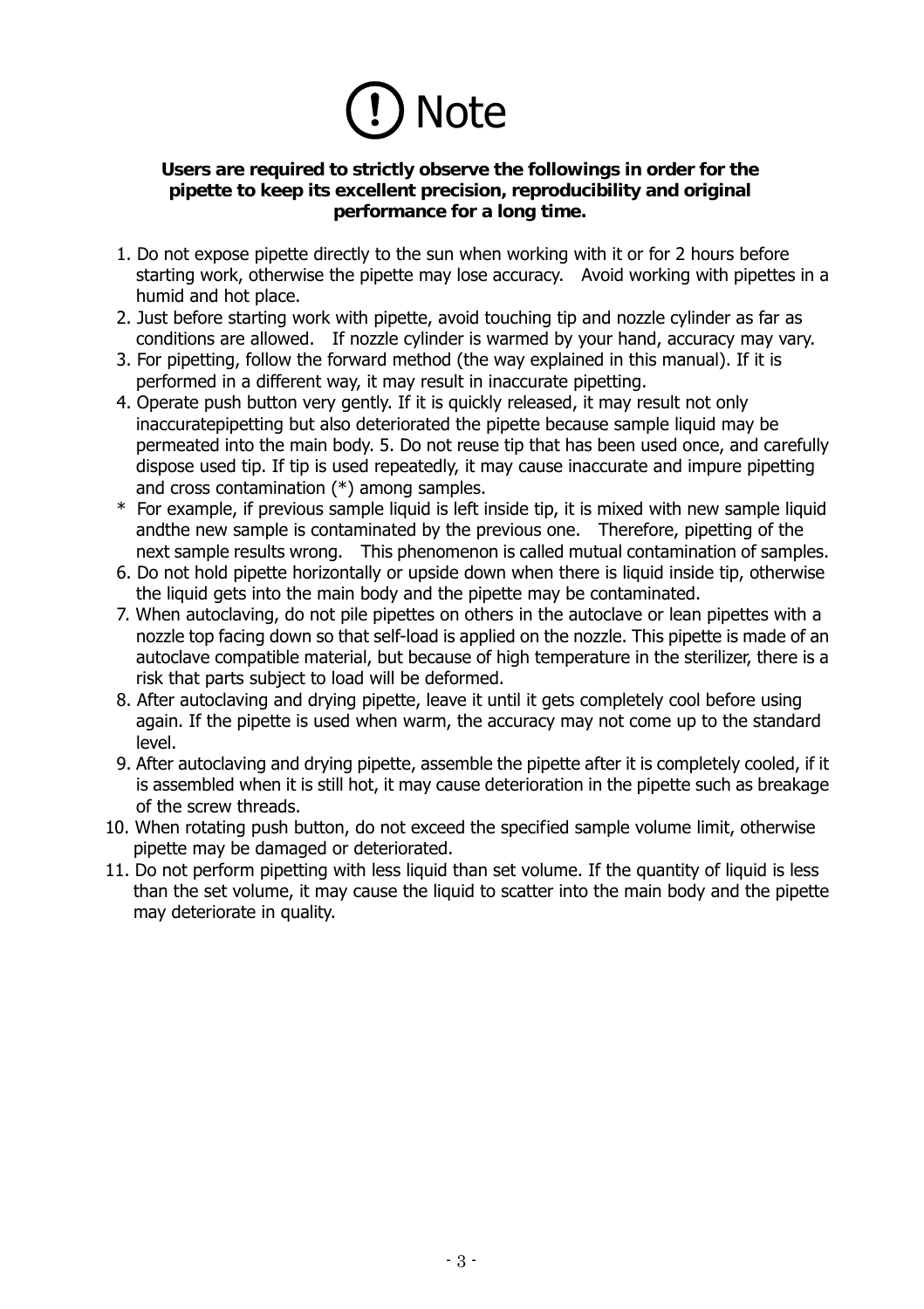# **Contents**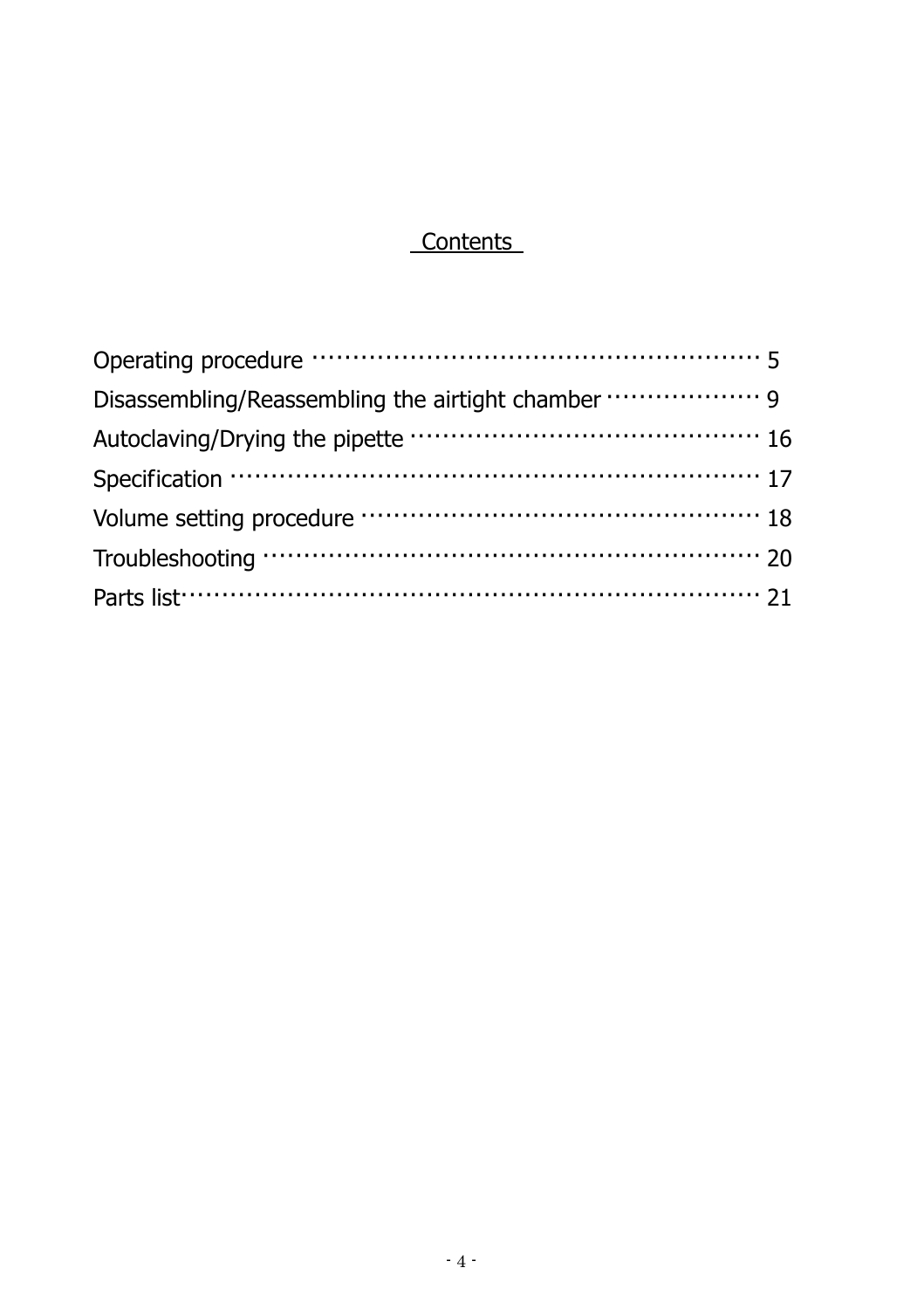## **Operating procedure**

#### **1.Volume setting**

- 1) Turn the lock lever to unlocking direction to loosen it (Fig.A)
- 2) Turn the push button to set the digital counter to a desired liquid volume. To increase volume setting, turn the push button until passing designated volume setting by half of the scale, and then set the designated volume. To decrease volume setting, simply turn to designated volume. When setting the liquid volume, set the counter's graduation at point mark (red) appearing in the lower part of counter window. (Fig.B)
- 3) After setting the liquid volume, turn the lock handle to locking direction to lock it. (Fig.A)

#### **Note: Don't exceed the specified liquid volume limit, otherwise pipette may be damaged or deteriorated in the quality.**



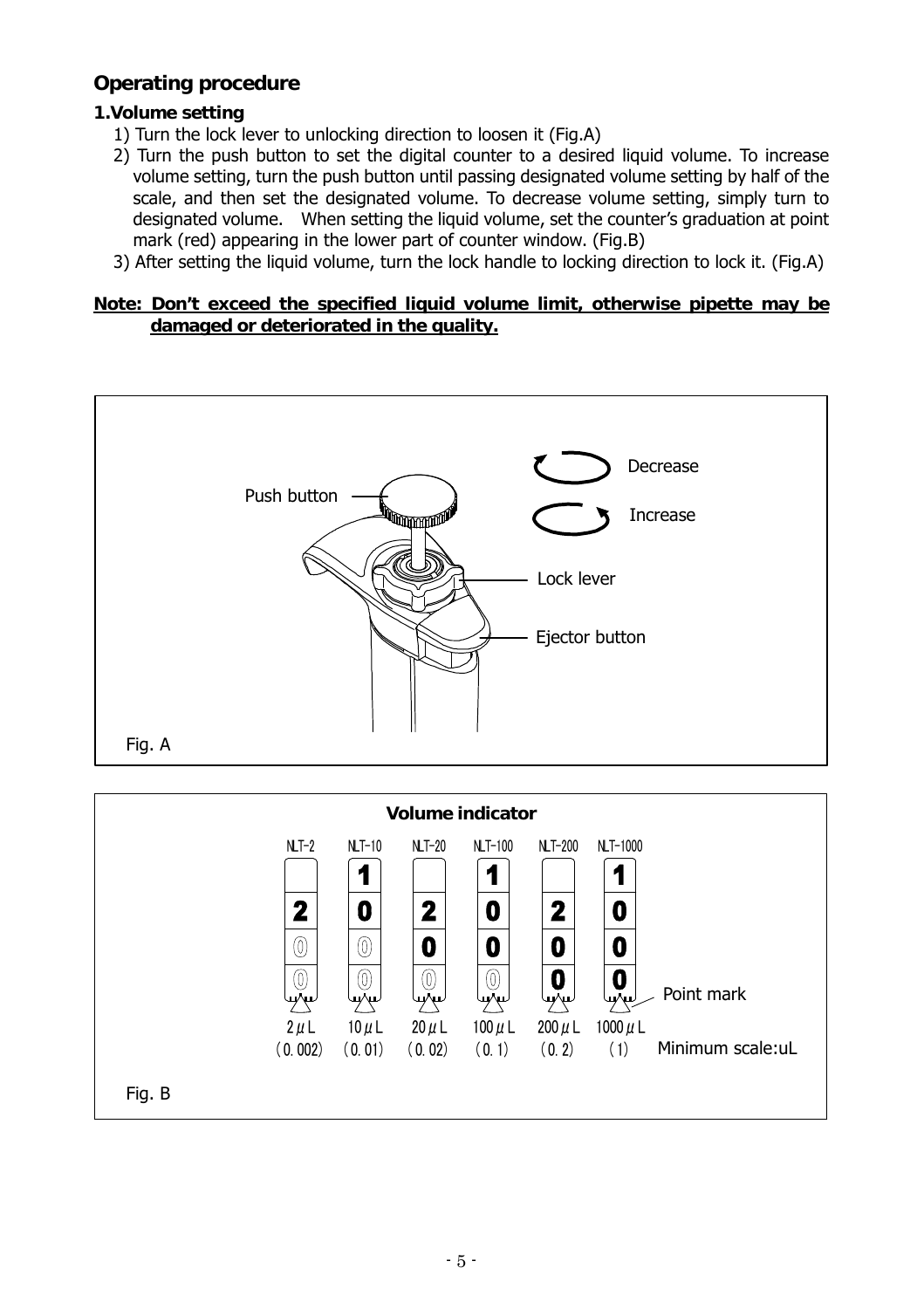## **2. Aspiration liquid**

1) Attach a new tip to the nozzle end. (We recommend that you attach it from rack)

#### **Note: It would be recommended that tips are directly picked up from rack. And do not twist pipette when fixing tip.**

- 2) Press down push button to first stop position "b". (Fig.C)
- \* Don't aspirate the liquid with the push button pressed at the second stop "c".
- 3) Hold the pipette vertically and immerse the tip 2mm to 3mm below the surface of the liquid.  $(Fia, D-(\hat{1}))$
- 4) Release the push button slowly and smoothly to aspirate the set volume of the liquid.(Fig.  $D-(2)$
- 5) Wait 1 to 2 seconds, then withdraw the pipette vertically and carefully from the surface of the liquid. (Fig.  $D-(2)$ )
- 6) Wipe any droplets away from the outside of the tip using a medical wipe and avoid touching the tip's orifice.

#### **Note: Do not aspirate when push button position is at "c".**

#### **Note: The push button has to be pushed and released slowly. Otherwise it may cause wrong accuracy.**

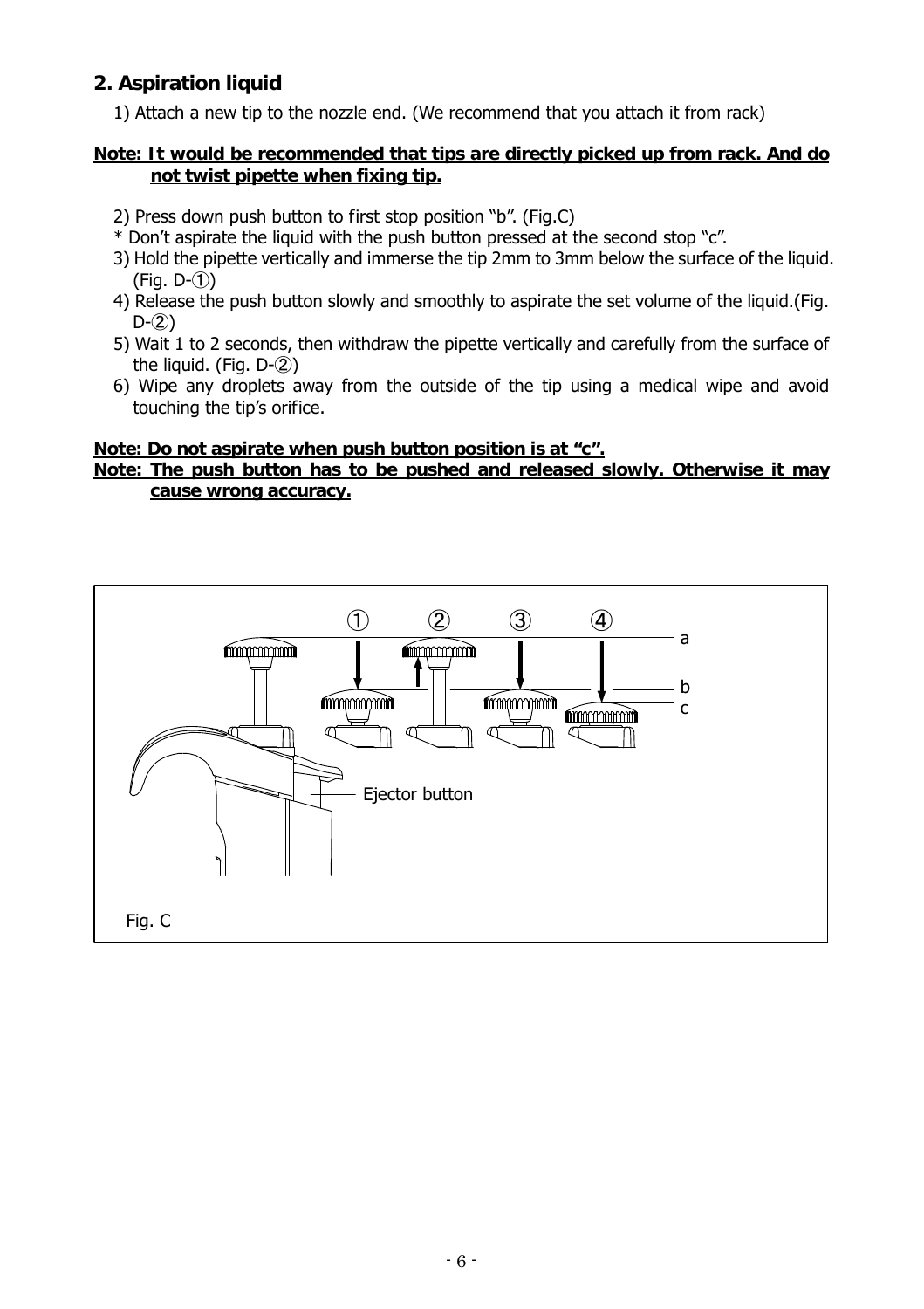## **3. Dispensing liquid**

- 1) Gently place the end of tip against inside wall of recipient vessel just above liquid surface 10 degrees to 45 degrees in angle.
- 2) Press down the push button slowly and smoothly to the first stop "b". Wait for a few seconds then press down the push button to the second stop to expel the last drop of the liquid from the tip. (Fig.  $D-(4)$ ,  $(5)$ )
- 3) Release the push button slowly.
- 4) Press the ejector button to remove the tip and dispose of it. (Fig. D- $\circledS$ )

**When using any toxic or harmful liquid to human, do not touch any used tips. CAUTION** 

b a

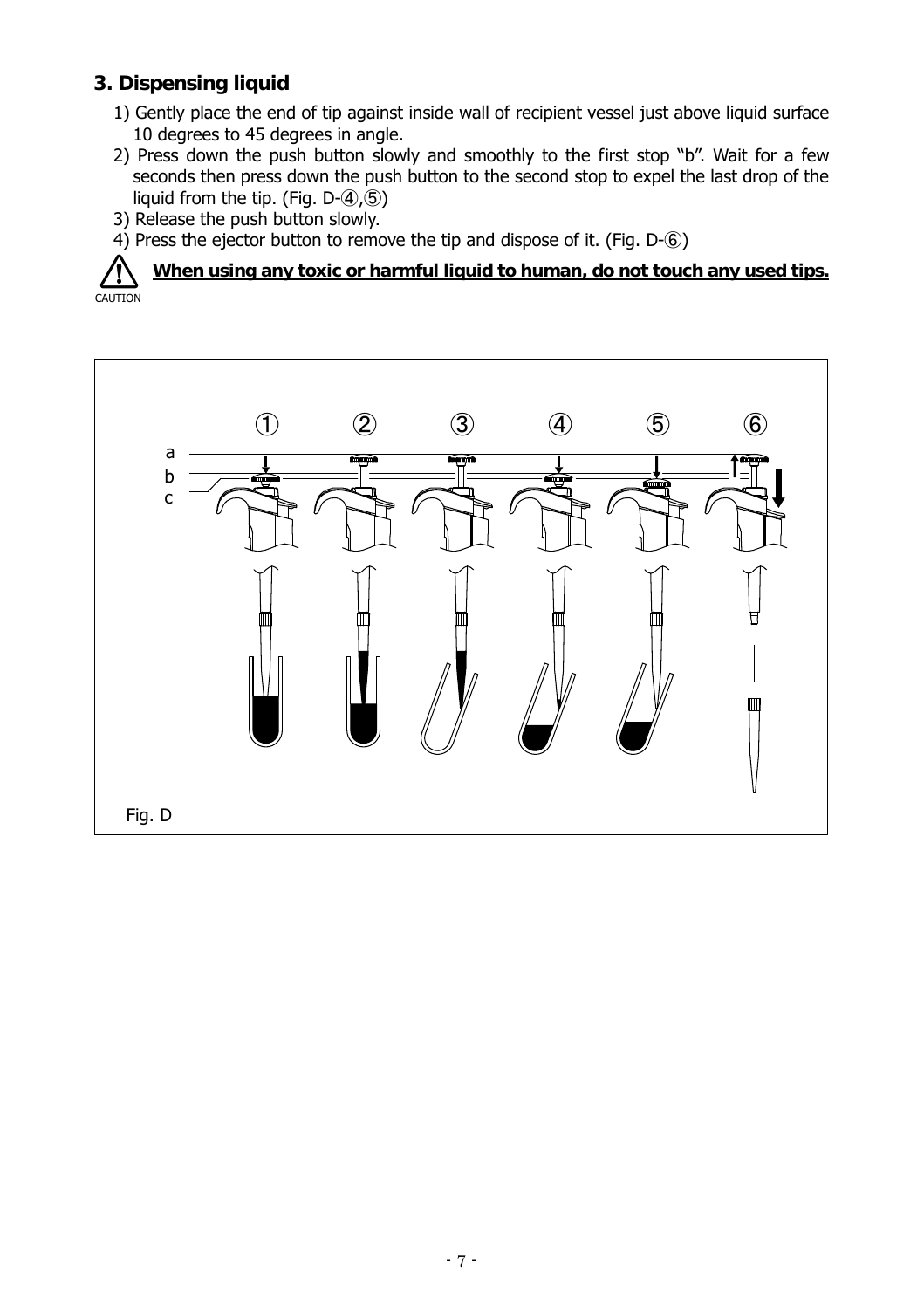## **4. Recommendation for accurate pipetting**

In addition to the above mentioned operations of pipetting, the following procedure maximizes performance of pipette.

- 1) Make sure that tip is firmly attached to nozzle end.
- 2) Before pipetting, pre-rinse the tip by filling and expelling the tip for three to five times. It gives good precision of pipetting, especially with a viscosity or a vaporous liquid.



3) Especially with volumes under 50uL, the operation should be done very slowly and smoothly and the air humidity should be as high as possible to reduce the effect of evaporation loss.

4) Sampling high density liquids and viscous solutions.

When aspirating, once the liquid has entered the tip, wait 2 to 3 seconds before removing the tip from the surface of the liquid. When dispensing, wait 2 to 3 seconds at the first stop position before pushing to the second stop position.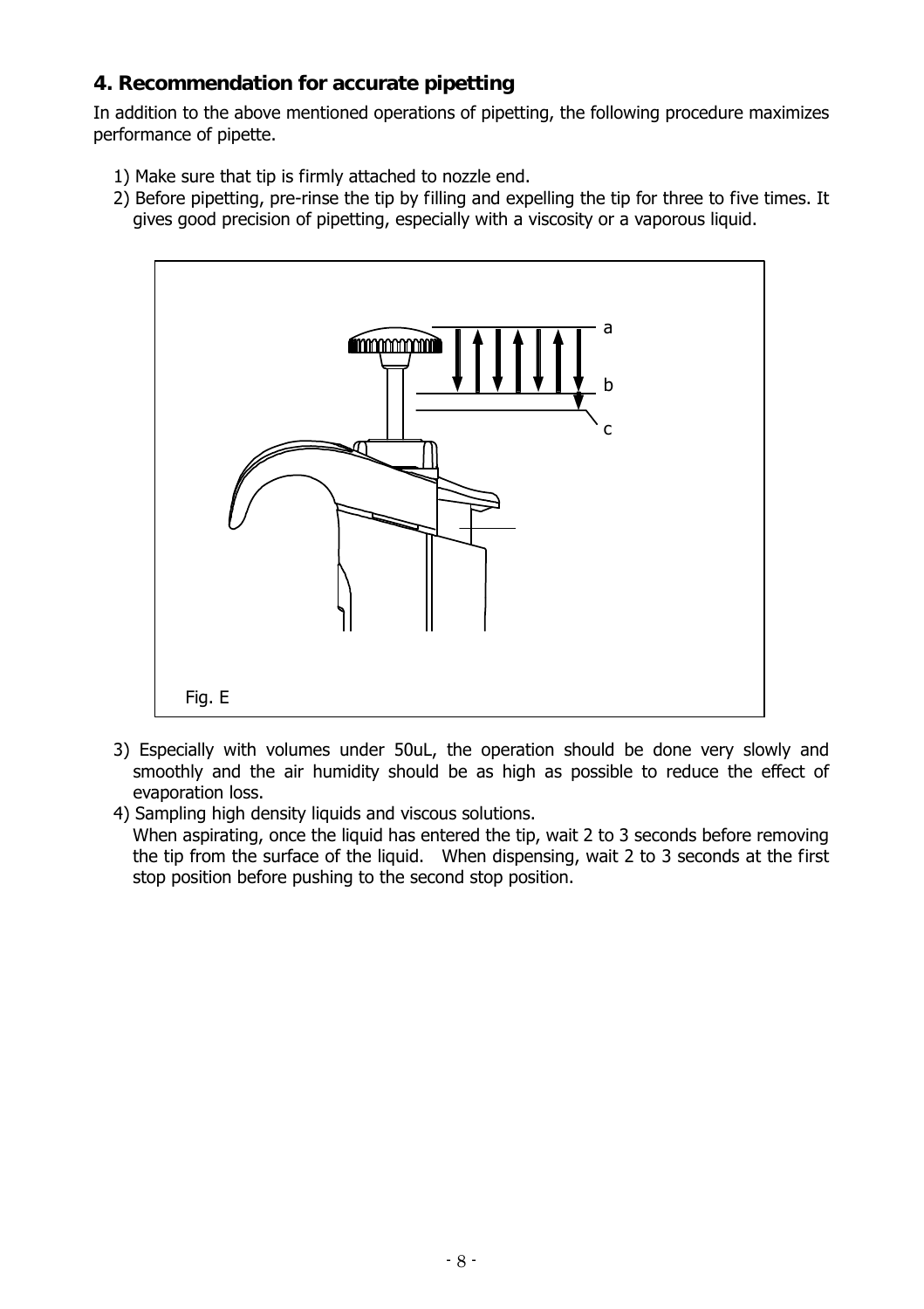## **Disassembling/Reassembling the airtight chamber**

If such symptoms as mentioned in "Troubleshooting" (page 20) occur, disassemble and inspect pipette according to the following procedures.

### **1. Disassembling**

①Remove an ejector setting screw.Fig.F–(1-1)

Turn the ejector setting screw to the direction of the arrow to remove it, and then pull out ejector pipe to the direction of arrow.



②Turn the nozzle cylinder to counterclockwise to remove it, as it is screwed into the main body. Fig.F–(1-2)

#### **Note: When removing the nozzle cylinder, take care with the internal parts as some of them occasionally spring out of the body (for types of 2uL to 1000uL volume).**

③Remove internal parts one after another. Fig.H1, H2, H3, H4

- 2, 10uL : Fig H1

Remove the plunger set, 1st spring, O-ring retainer. The O-ring and seal ring are fixed to the nozzle cylinder and cannot be removed.

- 20uL : Fig H2

Remove the plunger set, 1st spring, 1st spring holder, seal spring, O-ring retainer from the nozzle cylinder. The O-ring and seal ring are fixed to the nozzle cylinder and cannot be removed.

- 100uL, 200uL : Fig H3, 1000uL : Fig H4

Remove the plunger set, 1st spring, 1st spring holder, seal spring, O-ring retainer and O-ring from the nozzle cylinder.

**Note: Shapes of the O-ring retainer are different by size of pipette. Note: Pay attention to small parts for not loosing them during disassembling.**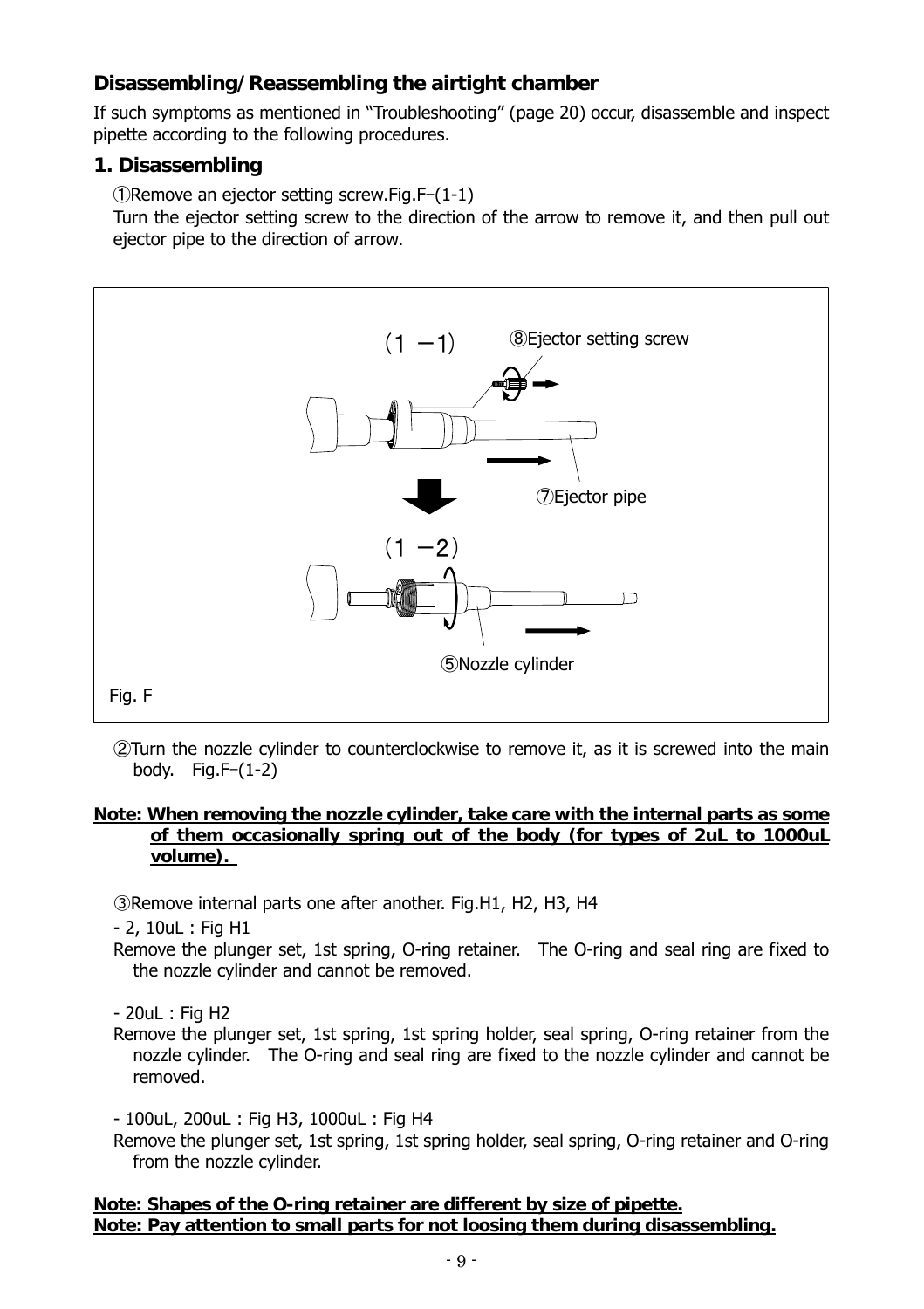## **2. Reassembling**

① Apply grease on plunger set and O-ring if necessary. Refer to Sec. 3 Grease Up.

②Reassemble nozzle cylinder.

- 2, 10uL : Fig H1

Firstly, set 1st spring on plunger set, next set O-ring retainer, seal ring and O-ring in this order. Then, insert assembled plunger into nozzle cylinder and screw it into the body. The O-ring and seal ring are fixed to the nozzle cylinder for 2uL and 10uL model.

20uL : Fig H2

Firstly, set 1st spring on plunger set, next set 1st spring holder, seal spring, O-ring retainer, seal ring and O-ring in this order. Then, insert assembled plunger into nozzle cylinder and screw it into the body. The O-ring and seal ring are fixed to the nozzle cylinder for 20uL model.

#### **Note: When reassembling, be careful not to put the seal ring and O-ring in the wrong order. If the order is wrong, it may cause not only leakage but also inaccuracy, failure in extracting liquid, etc.**

100, 200uL: Fig. H3, 1000uL: Fig. H4

Firstly, set 1st spring on plunge set, next 1st spring holder, seal spring, O-ring retainer, and O-ring in this order. Then, insert assembled plunger into nozzle cylinder and screw it into the body.

#### **Note: When screwing into the body, make sure that the nozzle cylinder and the body are in vertical direction, and screw the nozzle cylinder into the body very gently. If not, it may cause leakage.**

③ Fit the ejector pipe to the body.

- 2, 10, 20uL: Fig H1, 100, 200uL: Fig. H3, 1000uL: Fig. H4

While pressing down the ejector button with your finger so that the metal stay sticks out from just under the grip, insert the ejector pipe into the body and fix it with the ejector setting screw. When ejection needs extra strength, snugly adjust position of the ejector pipe.

#### **Note: After reassembling, repeat trial operation several times and inspect that there is nothing wrong with the pipette.**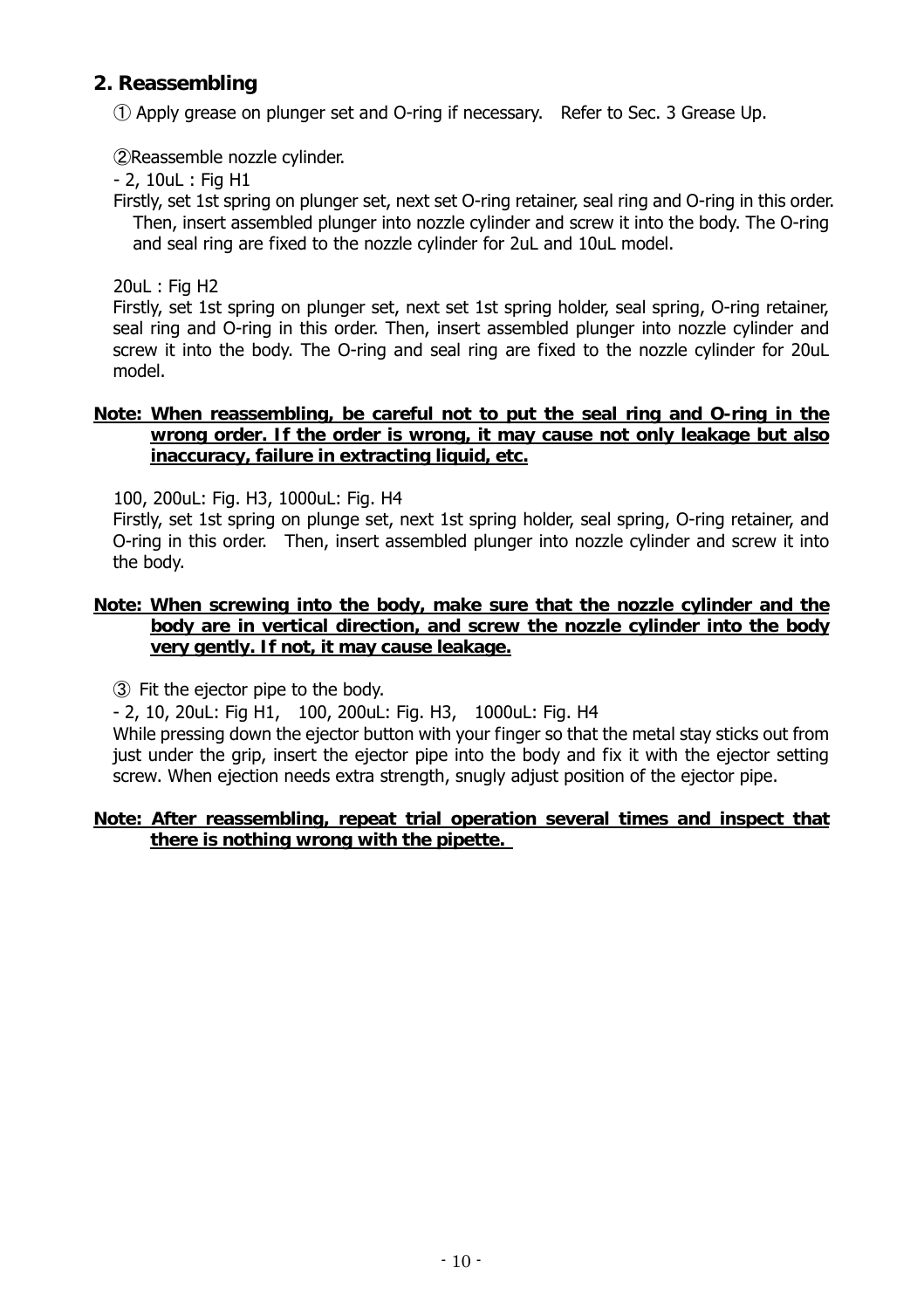## **3. Grease up**

①Remove the old grease from Plunger set and O-ring.

For 2uL, 10uL and 20uL model, O-ring is fixed in the nozzle cylinder and grease to be applied only on the plunger set.

②Apply grease on the area of approximately 40mm from the top of the plunger set which is indicated in gray in the fig. G

#### **Note: Please make sure to use designated grease for Nichipet Premium LT. Warranty for the product may not be applied if the different grease is used.**

③Apply a little amount of grease on O-ring for 100uL, 200uL and 1000uL model.

#### **Note: It differs upon usage however, it is recommended to grease up these parts at least every 6 months.**

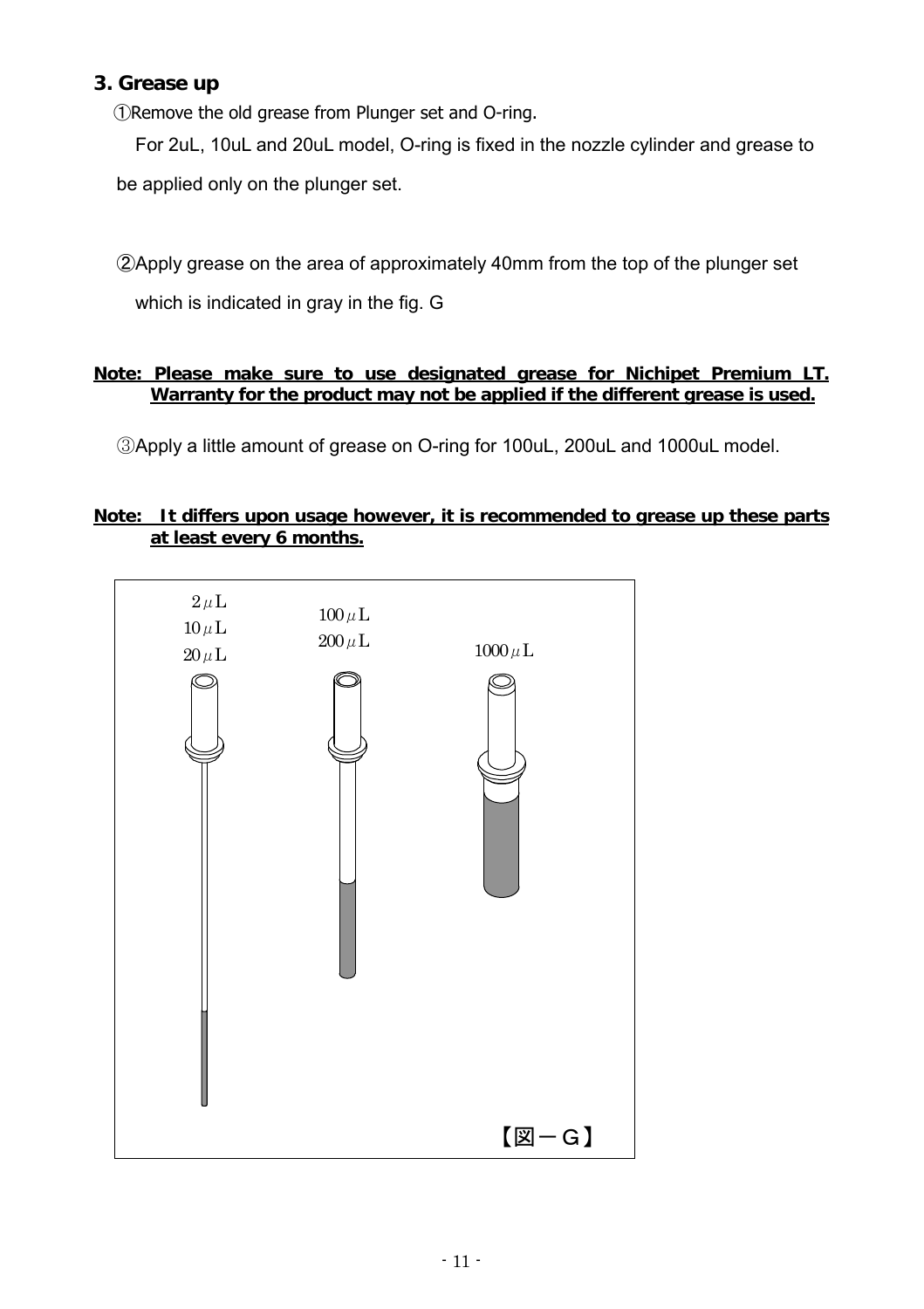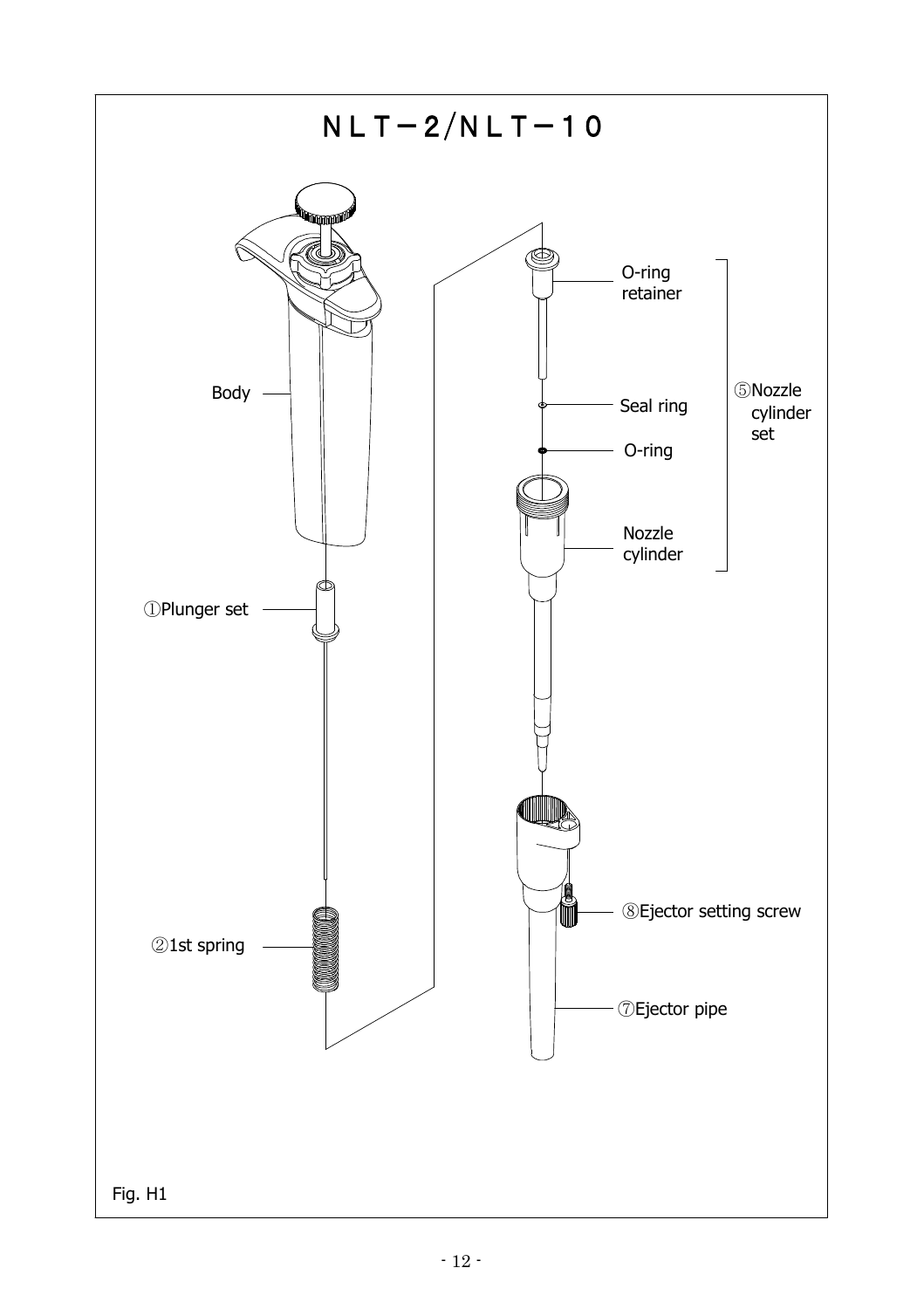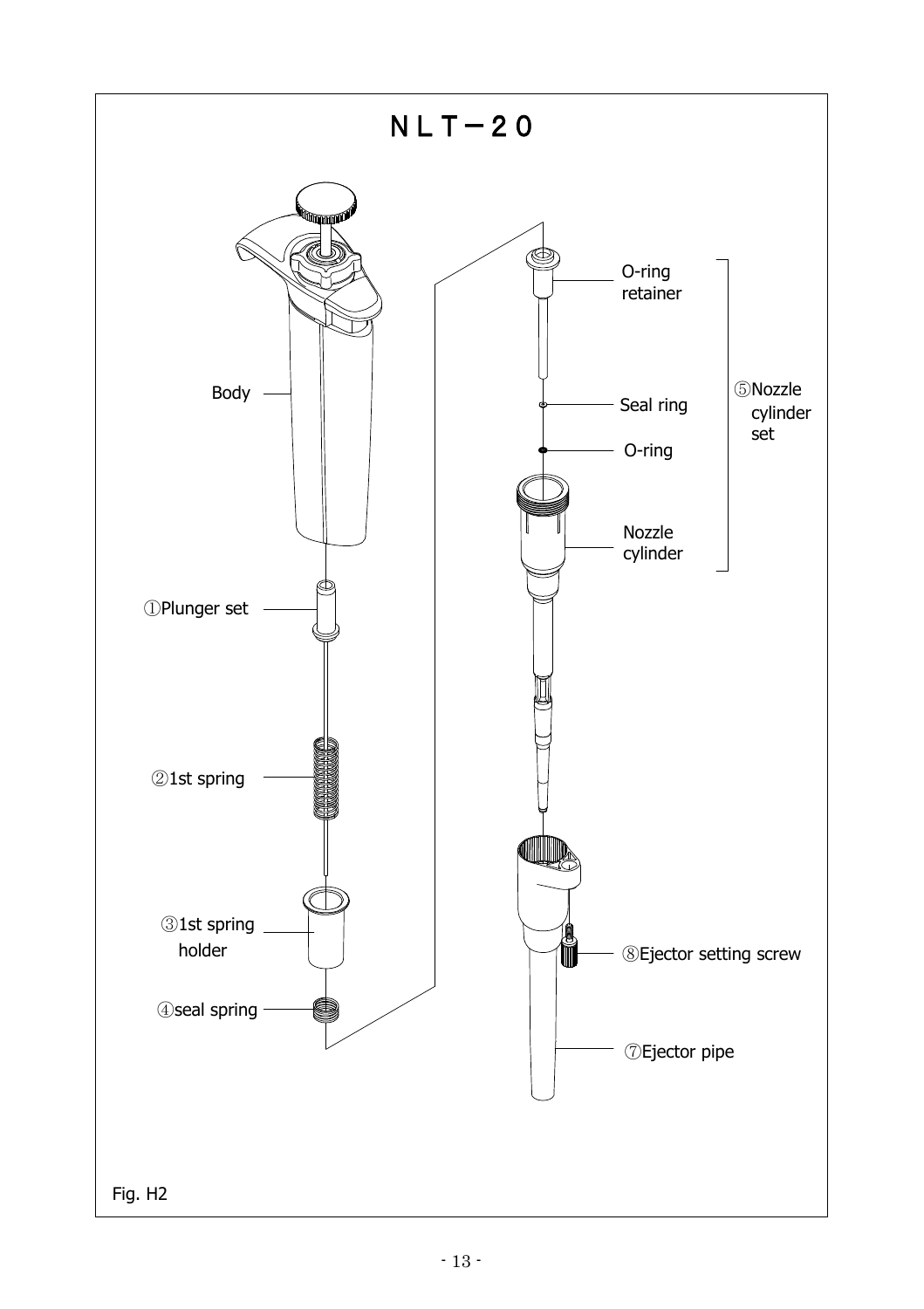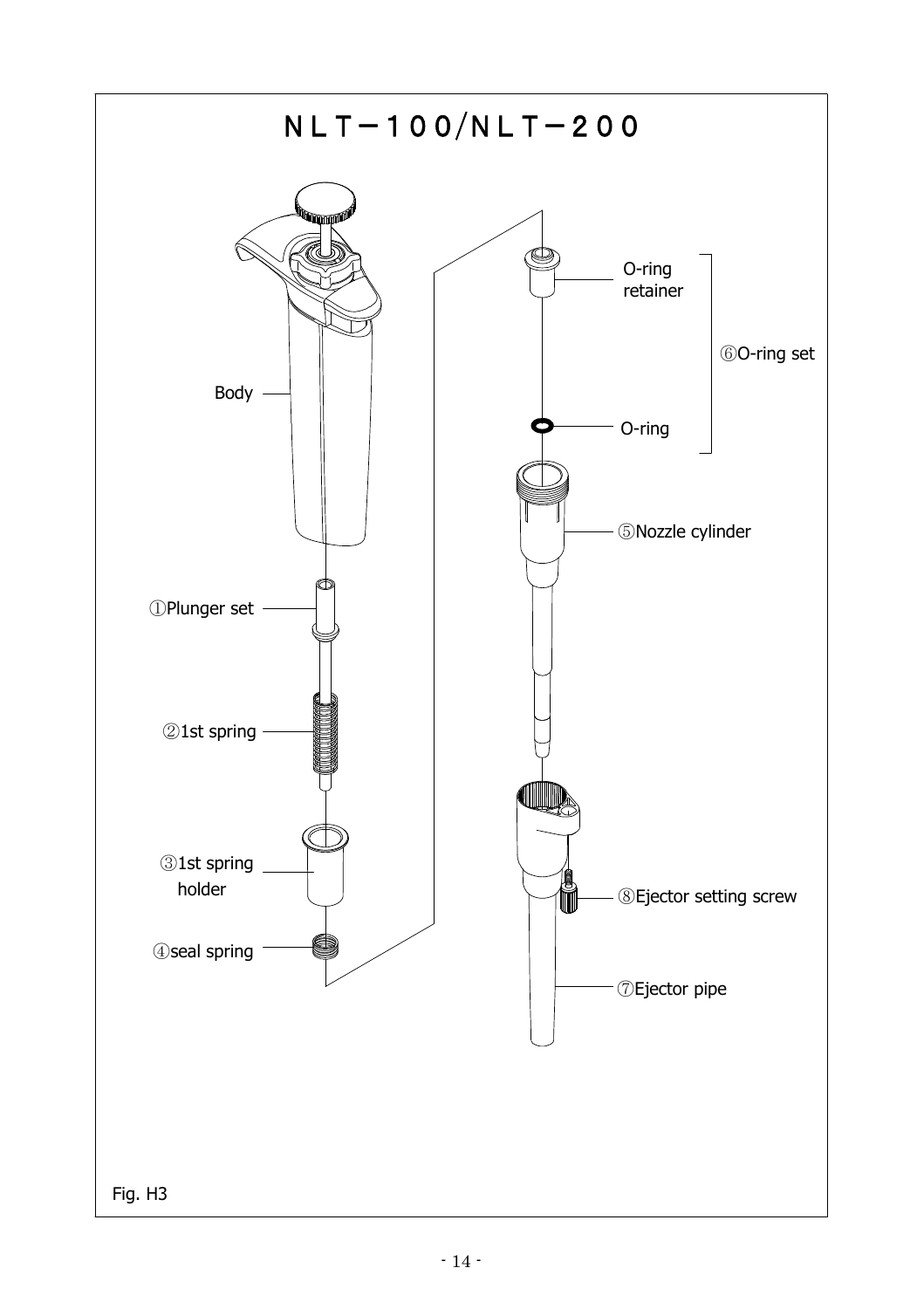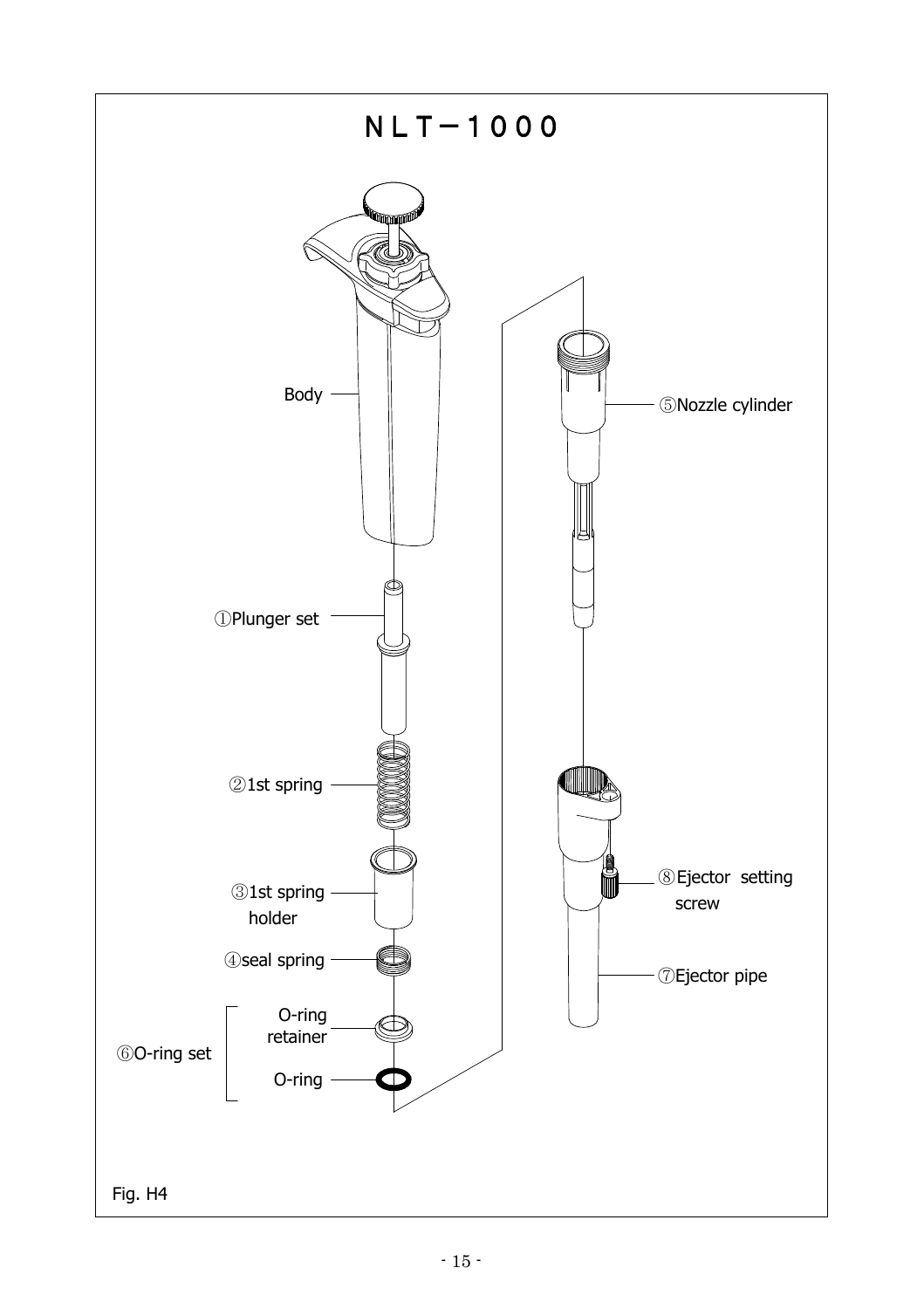## **Autoclaving**

This pipette is autoclavable. When autoclaving, carry it out at 121°C for 20 mimutes following the procedure mentioned below.

- ① Release the lock lever from the locked position and set the counter graduation to the allowable limit of the liquid volume.
- ② After autoclaving is complete, dry the pipette completely.

#### **Note: When autoclaving, don't pile pipettes on others in the autoclave or lean pipettes with a nozzle top facing down so that self-load is applied on the nozzle. This pipette is made of an autoclave compatible material, but because of high temperature in the sterilizer, there is a risk that parts subject to load will be deformed.**

#### **Drying the pipette**

Dry the pipette immediately after autoclaving is complete. It is necessary to dry the pipette with a constant temperature air-drier at 60°C for 60 minutes or longer.

- ① Pull out the ejector pipe, referring to "Disassembling" on page 9.
- ② Turn the nozzle cylinder counterclockwise by two and a half turns to loosen it.
- ③ Put the pipette in a constant temperatures air-drier for drying.
- ④ After the pipette is dry, wait until it returns room temperature and then fasten the nozzle cylinder and reassemble the ejector pipe into the body.

#### **Note: If the pipette is reassembled when it is still warm, it may cause breakdown or deterioration of the pipette such as breakage of the screw threads, etc. Be sure to reassemble the pipette after it has completely cooled down. If the pipette is used when it is warm, accurate liquid handling can not be carried out.**



**: Don't touch the pipette directly right after drying, because it will have got very hot during drying. Touching the hot pipette directly may cause injury. Components of water used for autoclave may cause pipette malfunction or performance.**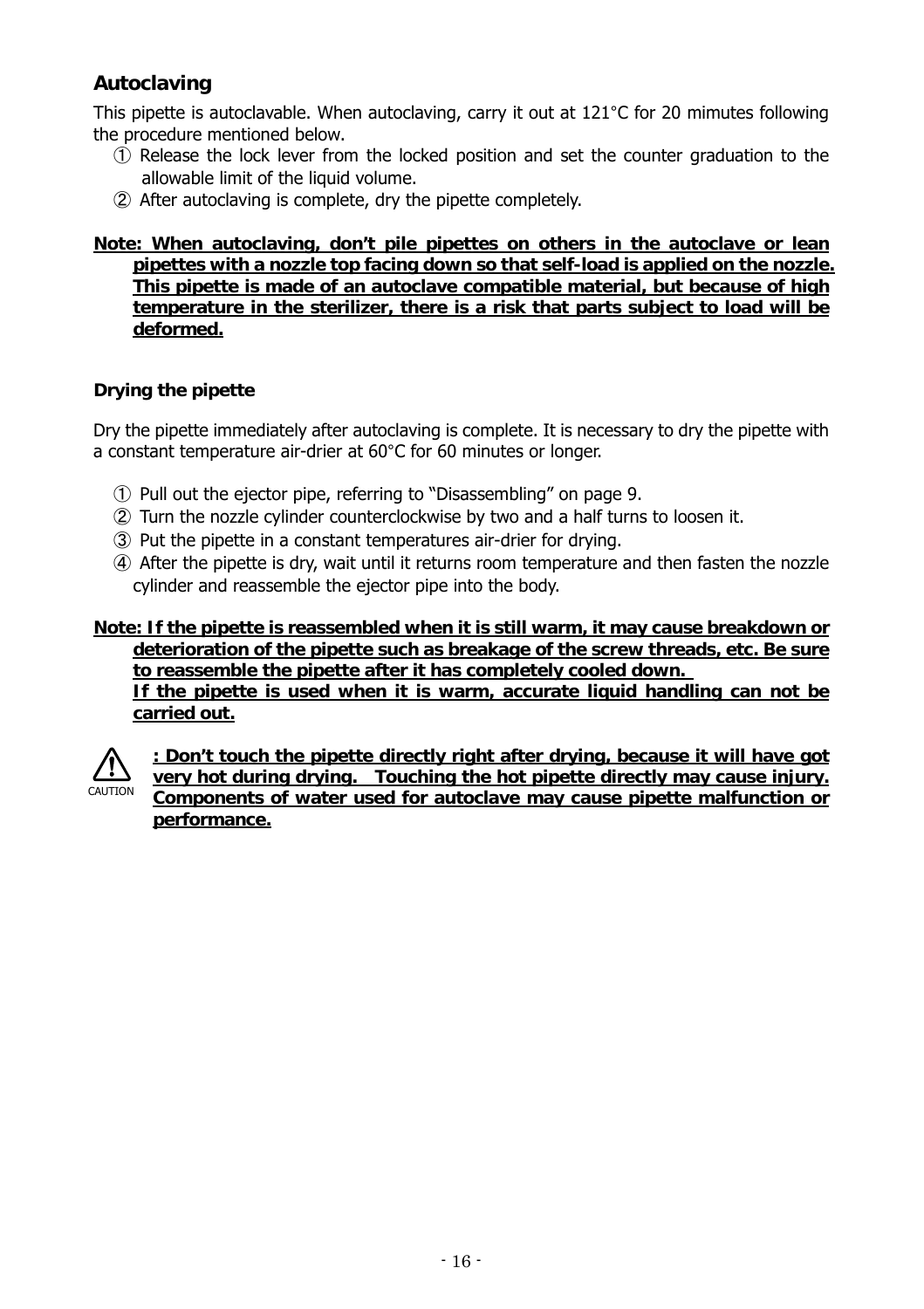## **Specifications**

Nichipet Premium LT is a high quality pipette. The technical figures given in the Table-1 "Nichipet Premium LT Maximum Permissible Errors" were obtained using genuine Nichiryo BMT Tips.

Nichiryo declares that pipettes comply with the requirement of the ISO 8655 Standard, by type testing. The adjustment is carried out under strictly defined and monitored conditions (ISO 8655-6):

- ●The basis of adjustment, EX
- ●Reference temperature, 20°C-25°C
- ●Relative humidity, more than 50%
- ●Barometric pressure, 101KPa,
- ●Use of distilled water, distilled water
- ●Ten measurements for each test volume at three points, nominal volume, 50% of nominal volume and the minimum or 10% of nominal volume.

#### Table-1:Nichipet Premium LT Maximum Permissible Errors

| Pipette types<br>(Code) | Volume range       | Volume<br>(UL) | Accuracy<br>(systematic error)<br>AC (%) | Precision<br>(random error)<br>$CV(\% )$ |
|-------------------------|--------------------|----------------|------------------------------------------|------------------------------------------|
|                         |                    | 0.2            | $±12.0*$                                 | ≤6.0 <sup>*</sup>                        |
| NLT-2                   | $0.1 - 2$<br>(UL)  | 1              | ±5.0                                     | $≤2.5$                                   |
|                         |                    | 2              | ±3.0                                     | $≤1.0$                                   |
|                         |                    | 1              | ±4.0                                     | ≤ $3.0$                                  |
| <b>NLT-10</b>           | $0.5 - 10$<br>(UL) | 5              | ±1.0                                     | $≤1.0$                                   |
|                         |                    | 10             | ±1.0                                     | ≤ $0.5$                                  |
|                         | $2 - 20$<br>(UL)   | $\overline{2}$ | ±5.0                                     | $≤3.0$                                   |
| <b>NLT-20</b>           |                    | 10             | ±1.0                                     | $≤1.0$                                   |
|                         |                    | 20             | ±1.0                                     | ≤0.4                                     |
|                         |                    | 10             | ±2.0                                     | $≤1.0$                                   |
| <b>NLT-100</b>          | 10-100<br>(UL)     | 50             | ±1.0                                     | ≤ $0.3$                                  |
|                         |                    | 100            | ±0.8                                     | ≤ $0.3$                                  |
|                         |                    | 20             | ±1.0                                     | ≤ $0.5$                                  |
| <b>NLT-200</b>          | 20-200<br>(UL)     | 100            | ±0.8                                     | ≤ $0.3$                                  |
|                         |                    | 200            | ±0.8                                     | $≤0.2$                                   |
|                         |                    | 100            | ±1.0                                     | ≤ $0.5$                                  |
| <b>NLT-1000</b>         | 100-1000           | 500            | ±0.8                                     | ≤ $0.3$                                  |
|                         | (UL)               | 1000           | ±0.7                                     | $≤0.2$                                   |

\*Obtained values for accuracy and precision may vary by familiarity of user especially less than 0.2uL with NLT-2

\* The data given in the table conform to the ISO 8655-6 standard.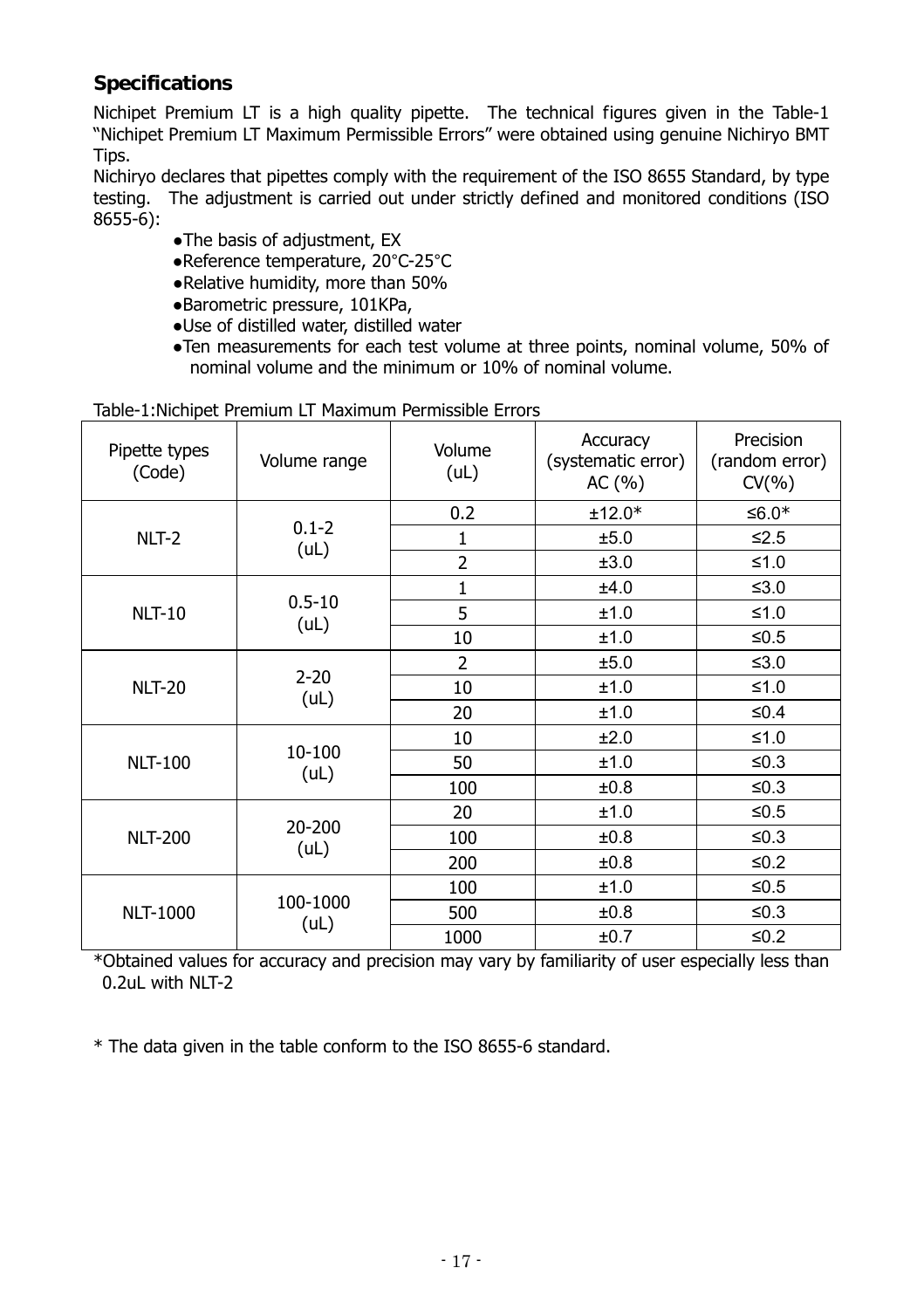## **Volume setting procedure**

\* For good volume setting (calibration), Volume adjustment should be conducted minimum volume setting first and then followed by maximum volume setting for each size of pipettes.

- ① Loosen the lock lever freely.
- ②Insert the adjustment tool's tabs into the two grooves on the adjustment head. (Fig.L①)
- ③ Hold the unit in one hand and secure the adjustment tool not to turn. (Fig. L②)
- ④Rotate the push button clockwise for dispensing volume increase (the counter display turns to lower.), and counter-clockwise for dispensing volume decrease (the counter display turns to raise.).
- ⑤Please refer to the "Table-Calibration guideline" below for approximate rotating scale on the display.

**Note: Be sure the lock lever is loosened before adjusting.** 

**Note: Rotating directions for volume adjustment are as follows,** 

**Dispensing volume increase (counter display turns to lower): clockwise Dispensing volume decrease (counter display turns to raise) :counter-clockwise** 



|  | Table-2 Calibration quideline |  | (Unit: uL) |
|--|-------------------------------|--|------------|
|--|-------------------------------|--|------------|

|                 | scale mark | 2 scale marks | 5 scale marks | 10 scale marks |  |
|-----------------|------------|---------------|---------------|----------------|--|
| $NLT -2$        | 0.0015     | 0.0029        | 0.0073        | 0.0145         |  |
| <b>NLT-10</b>   | 0.0077     | 0.0154        | 0.0385        | 0.0769         |  |
| <b>NLT -20</b>  | 0.012      | 0.025         | 0.062         | 0.125          |  |
| <b>NLT-100</b>  | 0.078      | 0.156         | 0.390         | 0.780          |  |
| <b>NLT -200</b> | 0.13       | 0.25          | 0.63          | 1.26           |  |
| <b>NLT-1000</b> | 0.79       | 1.58          | 3.96          | 7.91           |  |

The numerical values (volume) above are for reference only. For actual measurement, please use a balance which is properly calibrated.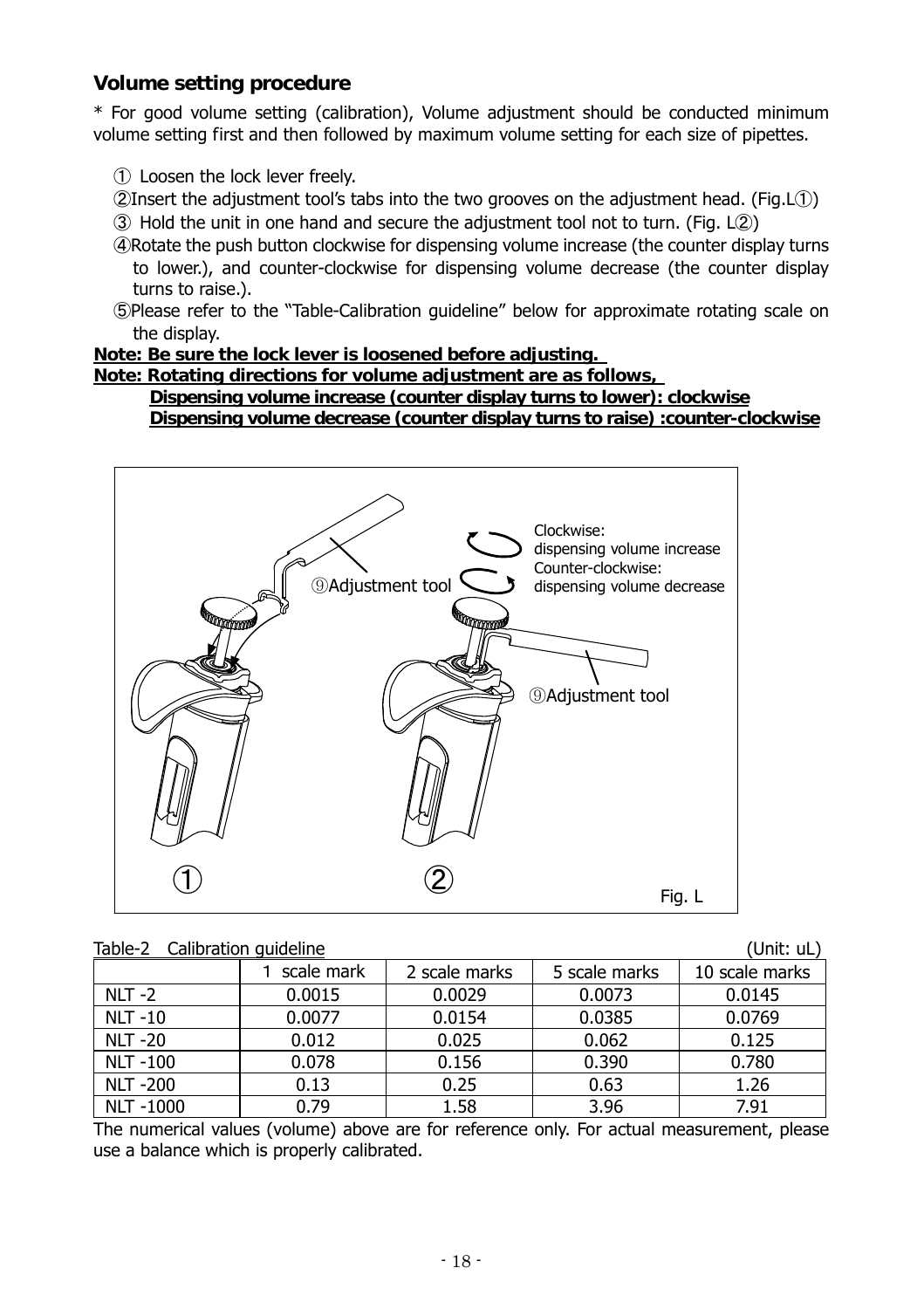#### **Volume measurement**

<Procedure>

- ① In order to avoid influence from temperature, prepare pipettes for inspection, distilled water, balances and tips 2 to 3 hours before using at where measurement is conducted.
- \* Measurement room should be controlledtemperaturebetween 20-25°C, and measurement should be held at where there is no direct wind from Air-conditioner.
- ② Pick up a proper tip from tip rack, and aspirate sample water.

 $V_i = m_i \times Z$ 

- ③ Dispense the sample for measuring with a balance.
- ④ Read volume measurement by the balance, and compute accurate volume by following formula.
	- $V_i$ : Volume

 $m_{\rm i}^{}$  :Measured volume

*Z* :Z correction factor

 $\circledS$  Add all 10-time  $V_{\mathrm{i}}$  volumes, and divide the sum by 10 to compute a mean volume.

$$
\overline{V} = \frac{1}{10} \times \sum_{i=1}^{n} V_i
$$

 $\circledast$  Calculate the systematic error  $\boldsymbol{\mathcal{C}}_{\overline{S}}$  of the pipette, where  $\textit{V}_{\overline{S}}$  is the selected test volume.

$$
e_{\rm s} = 100 \times \frac{\left(\overline{V} - V_{\rm s}\right)}{V_{\rm s}}
$$

⑦ Calculate the coefficient of variation,CV, by formula for standard deviation.

$$
CV = \frac{100}{\overline{V}} \times \sqrt{\frac{\sum_{i=1}^{n} (V_i - \overline{V})^2}{n-1}}
$$

| Table-3 Z correction factor for distilled water |  |  |  |
|-------------------------------------------------|--|--|--|
|-------------------------------------------------|--|--|--|

|                  | Air Pressure (kPa) |        |        |        |  |
|------------------|--------------------|--------|--------|--------|--|
| Temperature (°C) | 95                 | 100    | 101.3  | 105    |  |
| 20.0             | 1.0028             | 1.0028 | 1.0029 | 1.0029 |  |
| 20.5             | 1.0029             | 1.0029 | 1.0030 | 1.0030 |  |
| 21.0             | 1.0030             | 1.0031 | 1.0031 | 1.0031 |  |
| 21.5             | 1.0031             | 1.0032 | 1.0032 | 1.0032 |  |
| 22.0             | 1.0032             | 1.0033 | 1.0033 | 1.0033 |  |
| 22.5             | 1.0033             | 1.0034 | 1.0034 | 1.0034 |  |
| 23.0             | 1.0034             | 1.0035 | 1.0035 | 1.0036 |  |
| 23.5             | 1.0036             | 1.0036 | 1.0036 | 1.0037 |  |
| 24.0             | 1.0037             | 1.0037 | 1.0038 | 1.0038 |  |
| 24.5             | 1.0038             | 1.0039 | 1.0039 | 1.0039 |  |
| 25.0             | 1.0039             | 1.0040 | 1.0040 | 1.0040 |  |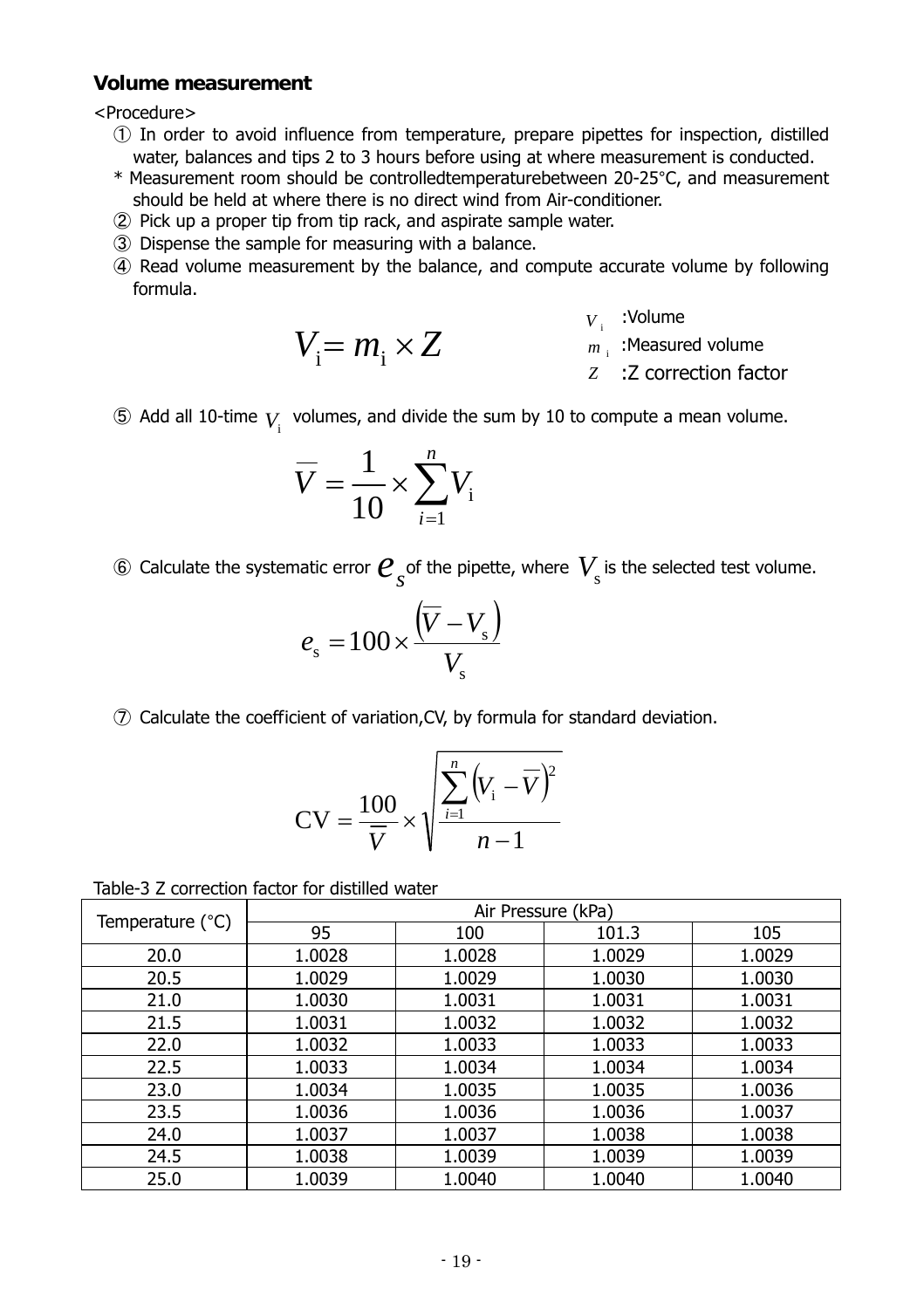## **Troubleshooting**

| Symptom                              | Possible cause                                                                          | Remedy                                                                                                                     |  |
|--------------------------------------|-----------------------------------------------------------------------------------------|----------------------------------------------------------------------------------------------------------------------------|--|
| Tip cannot be ejected.               | Nozzle cylinder loosens                                                                 | Tighten up the nozzle cylinder<br>securely.                                                                                |  |
|                                      | Top of the nozzle cylinder is<br>clogged with a foreign object.                         | Clean up the nozzle cylinder or<br>replace it with a new one.                                                              |  |
|                                      | Nozzle cylinder loosens                                                                 | Tighten up the nozzle cylinder<br>securely.                                                                                |  |
| Pipette fails to aspirate<br>liquid. | Seal ring set are assembled in<br>reverse order.<br>(2, 10, 20uL models only)           | Reset the seal ring and O-ring set<br>according to the manual in<br>"Disassembling /reassembling".                         |  |
|                                      | Seal ring or/and O-ring set are<br>worn (2, 10, 20uL models<br>only).                   | Replace O-ring set. For 2uL<br>10uL, 20uL model, replace nozzle<br>cylinder set.                                           |  |
|                                      | Grease on plunger set or/and<br>O-ring is gone.                                         | Apply grease by following the<br>instruction on this manual.                                                               |  |
|                                      | Seal ring or/and O-ring set are<br>worn (2, 10, 20uL models<br>only).                   | Replace O-ring set. For 2uL<br>10uL, 20uL model, replace nozzle<br>cylinder set.                                           |  |
|                                      | Nozzle cylinder loosens                                                                 | Tighten up the nozzle cylinder<br>securely.                                                                                |  |
| Extracted liquid leaks               | Nozzle cylinder is worn<br>(stepped wear can be checked<br>by eye).                     | Replace Nozzle cylinder.                                                                                                   |  |
| from tip.                            | The O-ring and/or seal ring is<br>worn because the Plunger set<br>is damaged or rusted. | Replace Plunger set and O-ring<br>set. For 2uL 10uL, 20uL model,<br>replace Plunger set and Nozzle<br>cylinder set.        |  |
|                                      | The tip is loosely attached.                                                            | Firmly attach the tip to the nozzle.                                                                                       |  |
|                                      | Grease on plunger set or/and<br>O-ring is gone.                                         | Apply grease by following the<br>instruction on this manual.                                                               |  |
| Push button moves<br>stiffly.        | A liquid is gone into the nozzle<br>cylinder.                                           | Clean up the nozzle cylinder,<br>plunger set and O-ring first.<br>Replace these parts if the situation<br>is not improved. |  |
|                                      | Grease on plunger set or/and<br>O-ring is gone.                                         | Apply grease by following the<br>instruction on this manual.                                                               |  |



**If the pipette can not be fixed after examining and conducting the above mentioned procedure, immediately stop using the pipette and ask us or our agent to repair it.** 

**Before bring the pipette for repair, be sure to check whether it has been contaminated with microbes or harmful substance.**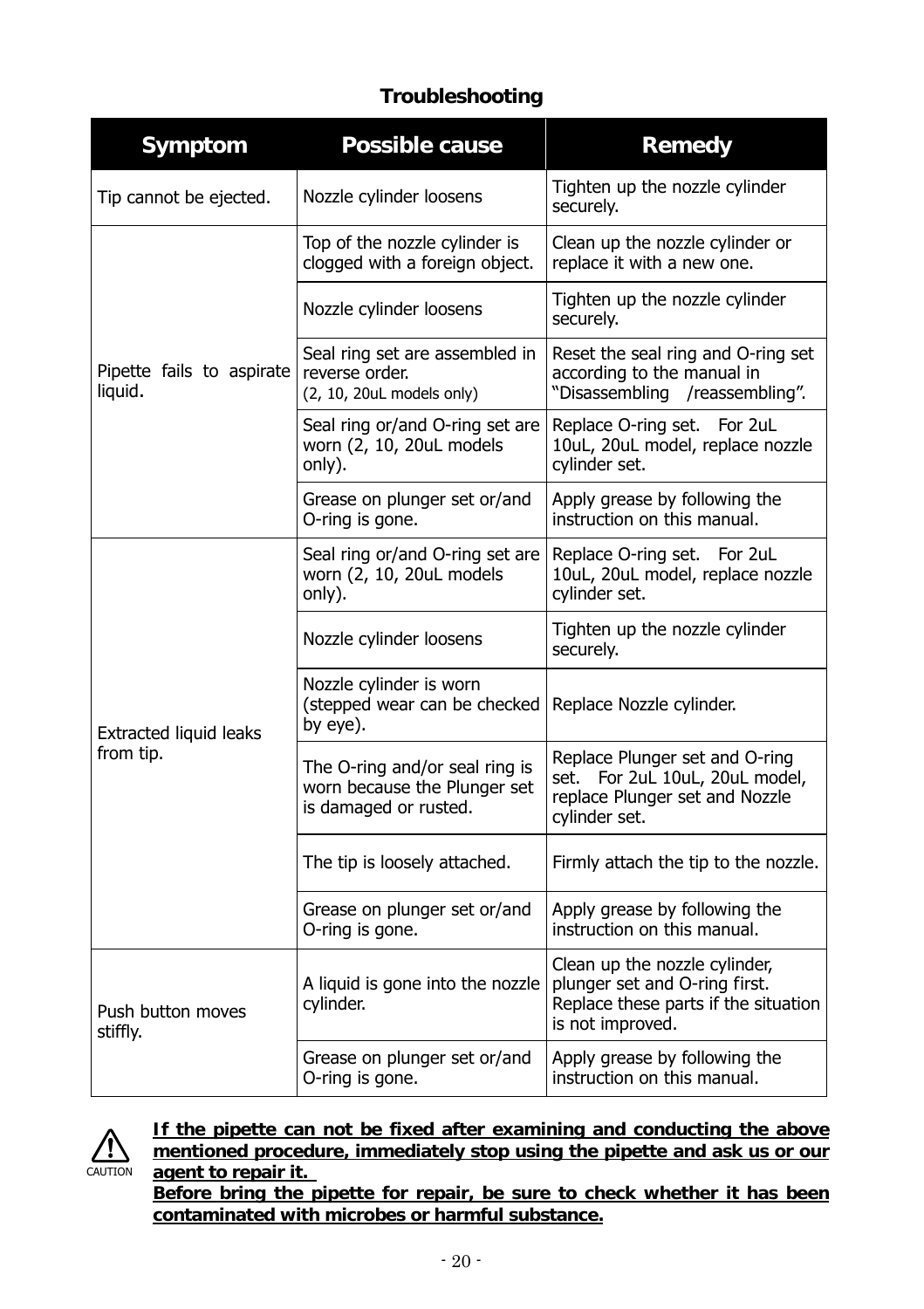## **Consumables**

### ●Tip (Autoclavable)

| Code    | Volume range<br>(UL) | Color | Applicable pipette | Tip length<br>(mm) | Q'ty |
|---------|----------------------|-------|--------------------|--------------------|------|
| BMT2-UT | $0.1 - 10$           | Clear | NPP-2              | 31.5               | 1000 |
| BMT2-SS | $0.5 - 10$           | Clear | $NPP-10$           | 45.7               | 1000 |
| BMT2-SG | $2 - 200$            | Clear | NPP-20,100,200     | 53.0               | 1000 |
| BMT2-LG | 100-1000             | Clear | NPP-1000           | 81.9               | 1000 |

## ●Racked tip (Autoclavable)

| Code     | Volume range<br>(UL) | <b>Color</b> | Applicable pipette | O'ty                   |
|----------|----------------------|--------------|--------------------|------------------------|
| BMT2-UTR | $0.1 - 10$           | Clear        | NPP-2              | 960 (96pcs x 10 cases) |
| BMT2-SSR | $0.5 - 10$           | Clear        | NPP-10             | 960 (96pcs x 10 cases) |
| BMT2-SGR | $2 - 200$            | Clear        | NPP-20,100,200     | 960 (96pcs x 10 cases) |
| BMT2-LGR | 100-1000             | Clear        | NPP-1000           | 960 (96pcs x 10 cases) |

## **Spare Part list**

|                | Code           | Description         | Content              | Type in volume |
|----------------|----------------|---------------------|----------------------|----------------|
| $^\circledR$   | 00-NLT-0100002 | Plunger set 2uL     | Plunger head/plunger | 2uL            |
| $\circled{1}$  | 00-NLT-0100010 | Plunger set 10uL    | Plunger head/plunger | 10uL           |
| $^{\circledR}$ | 00-NLT-0100020 | Plunger set 20uL    | Plunger head/plunger | 20uL           |
| $^{\circledR}$ | 00-NLT-0100100 | Plunger set 100uL   | Plunger head/plunger | $100$ uL       |
| $^{\circledR}$ | 00-NLT-0100200 | Plunger set 200uL   | Plunger head/plunger | 200uL          |
| $^{\circledR}$ | 00-NLT-0101000 | Plunger set 1000uL  | Plunger head/plunger | 1000uL         |
| $^{\circledR}$ | 00-NLT-0200002 | First spring 2uL    |                      | 2uL            |
| ②              | 00-NLT-0200010 | First spring 10uL   |                      | 10uL           |
| $\circledZ$    | 00-NLT-0200020 | First spring 20uL   |                      | 20uL           |
| ②              | 00-NLT-0200100 | First spring 100uL  |                      | 100uL          |
| $\circledZ$    | 00-NLT-0200200 | First spring 200uL  |                      | 200uL          |
| $\circled{2}$  | 00-NLT-0201000 | First spring 1000uL |                      | 1000uL         |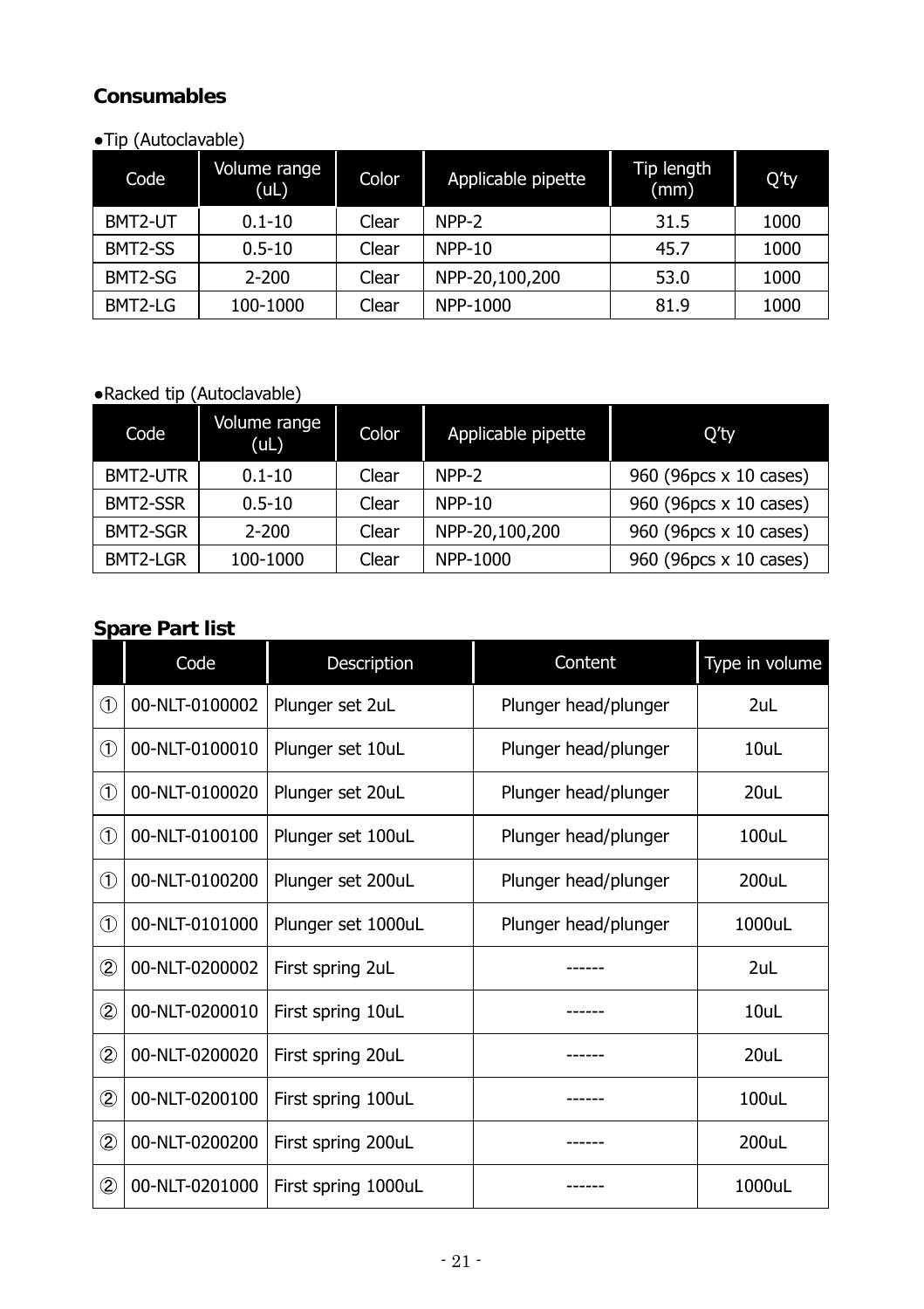|                | Code            | Description               | Content                                             | Type in volume             |
|----------------|-----------------|---------------------------|-----------------------------------------------------|----------------------------|
| 3              | 00-NLT-2300020  | 1st springholder 20uL     |                                                     | 20uL                       |
| ③              | 00-NLT-2300100  | 1st springholder100uL     | ------                                              | 100uL                      |
| $\circled{3}$  | 00-NLT-2300200  | 1st springholder 200uL    | ------                                              | 200uL                      |
| $\circled{3}$  | 00-NLT-2301000  | 1st springholder1000uL    | ------                                              | 1000uL                     |
| 4              | 00-NLT-2200020  | Seal spring 20uL          | ------                                              | 20uL                       |
| 4              | 00-NLT-2200100  | Seal spring 100uL         |                                                     | 100uL                      |
| 4              | 00-NLT-2200200  | Seal spring 200uL         |                                                     | 200uL                      |
| 4              | 00-NLT-2201000  | Seal spring 1000uL        | ------                                              | 1000uL                     |
| $\circledS$    | 00-NLT-0400002  | Nozzle cylinder set 2uL   | O-ring/seal ring/O-ring<br>retainer/nozzle cylinder | 2uL                        |
| $\circledS$    | 00-NLT-0400010  | Nozzle cylinder set 10uL  | O-ring/seal ring/O-ring<br>retainer/nozzle cylinder | 10uL                       |
| (5)            | 00-NLT-0400020  | Nozzle cylinder set 20uL  | O-ring/seal ring/O-ring<br>retainer/nozzle cylinder | 20uL                       |
| (5)            | 00-NLT-0400100  | Nozzle cylinder 100uL     | ------                                              | 100uL                      |
| $\circledS$    | 00-NLT-0400200  | Nozzle cylinder 200uL     |                                                     | 200uL                      |
| $\circledS$    | 00-NLT-0401000  | Nozzle cylinder 1000uL    | ------                                              | 1000uL                     |
| $\circled6$    | 00-NLT-0500100  | O-ring set<br>100uL       | O-ring/O-ring retainer                              | 100uL                      |
| $\circledast$  | 00-NLT-0500200  | O-ring set<br>200uL       | O-ring/O-ring retainer                              | 200uL                      |
| $\circledast$  | 00-NLT-0501000  | O-ring set 1000uL         | O-ring/O-ring retainer                              | 1000uL                     |
| フ              | 00-NLT-0900010  | Ejector pipe A            |                                                     | $2/10$ uL                  |
| フ              | 00-NLT-0900200  | Ejector pipe B            |                                                     | 20/100/200uL               |
| $\circledD$    | 00-NLT-09001000 | Ejector pipe C            |                                                     | 1000uL                     |
| $^\circledR$   | 00-NLT-0801000  | Ejector setting screw set | Setting screw/spring<br>washer/washer               | 2/10/20/100/<br>200/1000uL |
| 9              | 00-NLT-1600000  | Volume adjustment tool    | ------                                              | All                        |
| $^{\circledR}$ | 00-NLT-3400000  | Grease                    |                                                     | All                        |